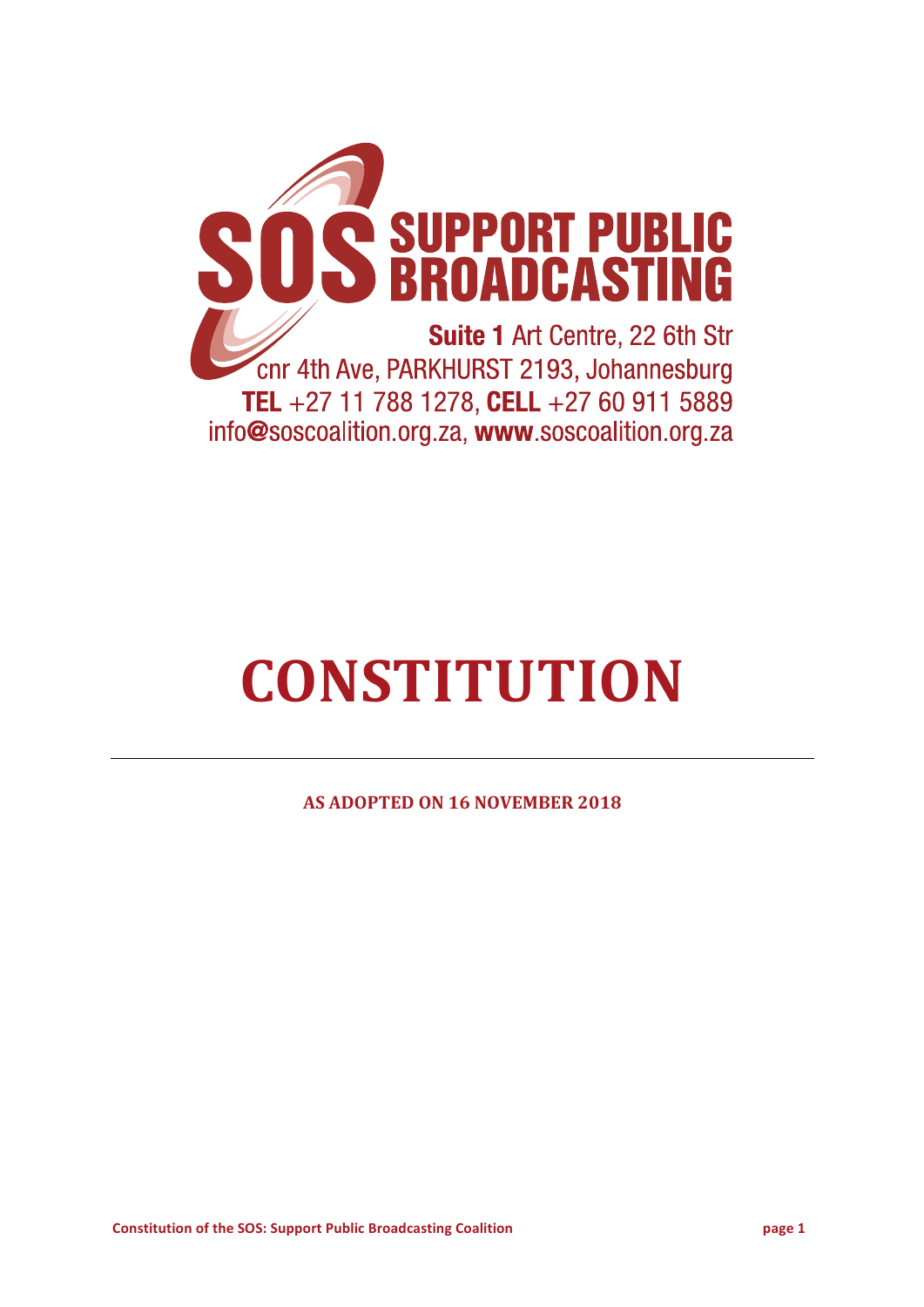# **Contents**

| 1. |                                                                        |  |
|----|------------------------------------------------------------------------|--|
| 2. |                                                                        |  |
| 3. |                                                                        |  |
| 4. |                                                                        |  |
| 5. |                                                                        |  |
| 6. |                                                                        |  |
| 7. |                                                                        |  |
| 8. |                                                                        |  |
| 9. |                                                                        |  |
|    |                                                                        |  |
|    |                                                                        |  |
|    |                                                                        |  |
|    |                                                                        |  |
|    |                                                                        |  |
|    |                                                                        |  |
|    |                                                                        |  |
|    |                                                                        |  |
|    |                                                                        |  |
|    |                                                                        |  |
|    |                                                                        |  |
|    | 21. OTHER COMMITTEES OF THE BOARD AND/OR WORKING GROUP  20             |  |
|    |                                                                        |  |
|    | 23. DUTIES AND FUNCTIONS OF THE NATIONAL COORDINATOR (OR IN FUTURE THE |  |
|    |                                                                        |  |
|    |                                                                        |  |
|    |                                                                        |  |
|    |                                                                        |  |
|    |                                                                        |  |
|    |                                                                        |  |
|    |                                                                        |  |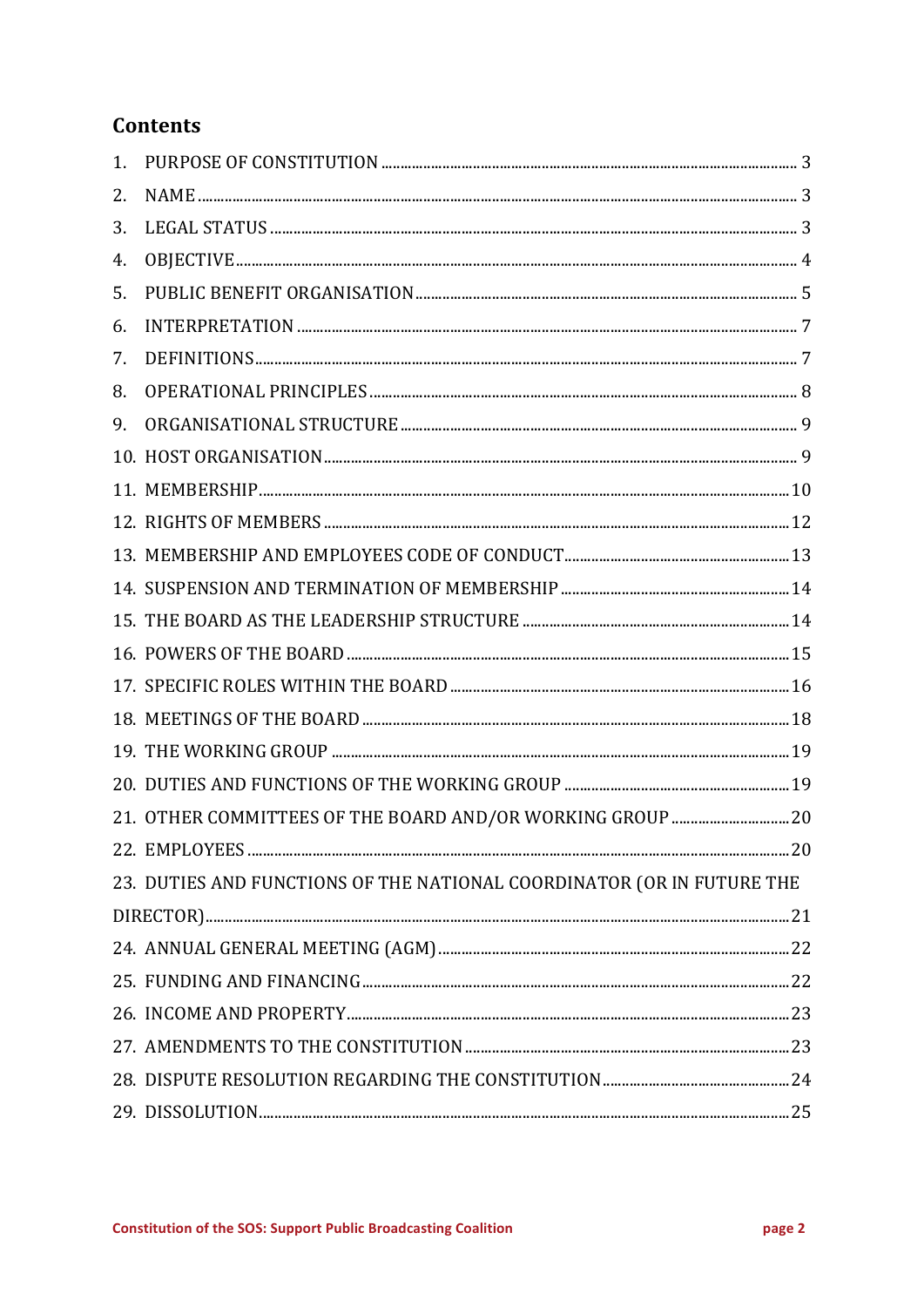# **1. PURPOSE OF CONSTITUTION**

The purpose of this Constitution is to provide a framework for the implementation of the duties and responsibilities of the SOS: Support Public Broadcasting Coalition.

## **2. NAME**

The organisation shall be known as the **SOS: Support Public Broadcasting Coalition**, alternately known as the **SOS Coalition** or **SOS** or **the Coalition**.

#### **3. LEGAL STATUS**

3.1. SOS is a membership-based public broadcasting coalition representing a broad spectrum of civil society stakeholders committed to the broadcasting of quality, diverse, citizen-orientated public-interest programming aligned to the goals of the South African Constitution. Its membership includes unions, independent film and TV production sector organisations, non-governmental and community-based organisations, academics, freedom of expression activists and concerned individuals.

#### 3.2. SOS shall:

- 3.2.1. Be a voluntary association not for gain as defined in the Non-Profit Organisations Act of 1997 ('the Act').
- 3.2.2. Comply with the requirements of Section 30 of the Income Tax Act, 1962.
- 3.2.3. Exist in its own right, separately from its members and employees.
- 3.2.4. Continue to exist notwithstanding any changes in its members and employees.
- 3.2.5. Be able to acquire, hold and alienate property, enter into agreements and do all things necessary to carry out its aims and objects and promote its members' interests, its property and its standing.
- 3.2.6. Hold assets separate from its members.
- 3.2.7. Be able to sue and be sued in its own name. All actions, suits or other proceedings at law, by or against any committee, office-bearer or employee acting officially on behalf of the SOS Coalition, and where they were mandated by the SOS Coalition to do so, must be brought by or against the SOS Coalition.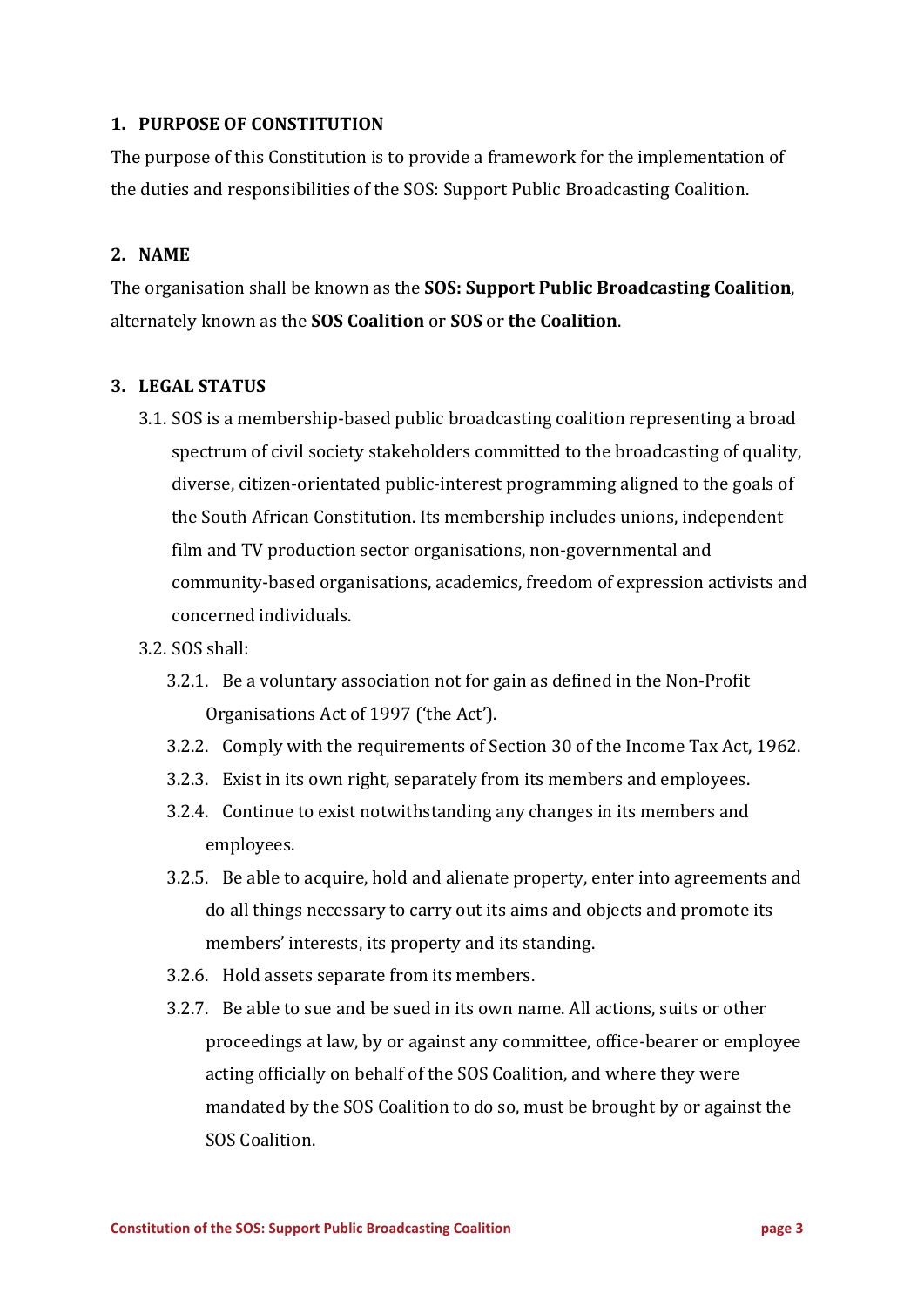3.3. Members and office bearers do not become personally liable for any of the obligations and liabilities of the SOS Coalition solely by virtue of their status as members or office bearers. Office bearers are, further, not personally liable for any loss suffered by any person as a result of an act or omission which occurs in good faith while the office bearer is performing functions for or on behalf of the SOS Coalition.

## **4. OBJECTIVE**

- 4.1. The objective of the SOS Coalition is to strive towards creating a public broadcasting system in South Africa, dedicated to the broadcasting of quality, diverse, citizen-orientated public programming which in turn is committed to deepening South Africa's constitutional values and principles.
- 4.2. The Coalition campaigns for the above by:
	- 4.2.1. Lobbying for citizen friendly policy, legislative and regulatory changes to public and community broadcasting.
	- 4.2.2. Lobbying for transparency and accountability by all institutions governing public and community broadcasting including but not limited to Parliament, the Ministry and Department of Communications, the Independent Communications Authority of South Africa (ICASA), the Media Development and Diversity Agency (MDDA), the South African Broadcasting Corporation (SABC) and community broadcasters.
- 4.3. The Objectives of the Coalition as per 4.1 and 4.2 above shall achieve, *inter alia*, the following public benefit activities:
	- 4.3.1. the promotion or advocacy of human rights and democracy; and
	- 4.3.2. the promotion of access to media and a free press.
- 4.4. The public benefit activities referred to in clause 4.3 of this Constitution, shall:
	- 4.4.1. be carried on in a non-profit manner and with an altruistic and philanthropic intent; and
	- 4.4.2. not be intended to directly or indirectly promote the economic selfinterest of any office bearer or employee of the organisation, other than by way of reasonable remuneration payable to that Board member or employee, if any.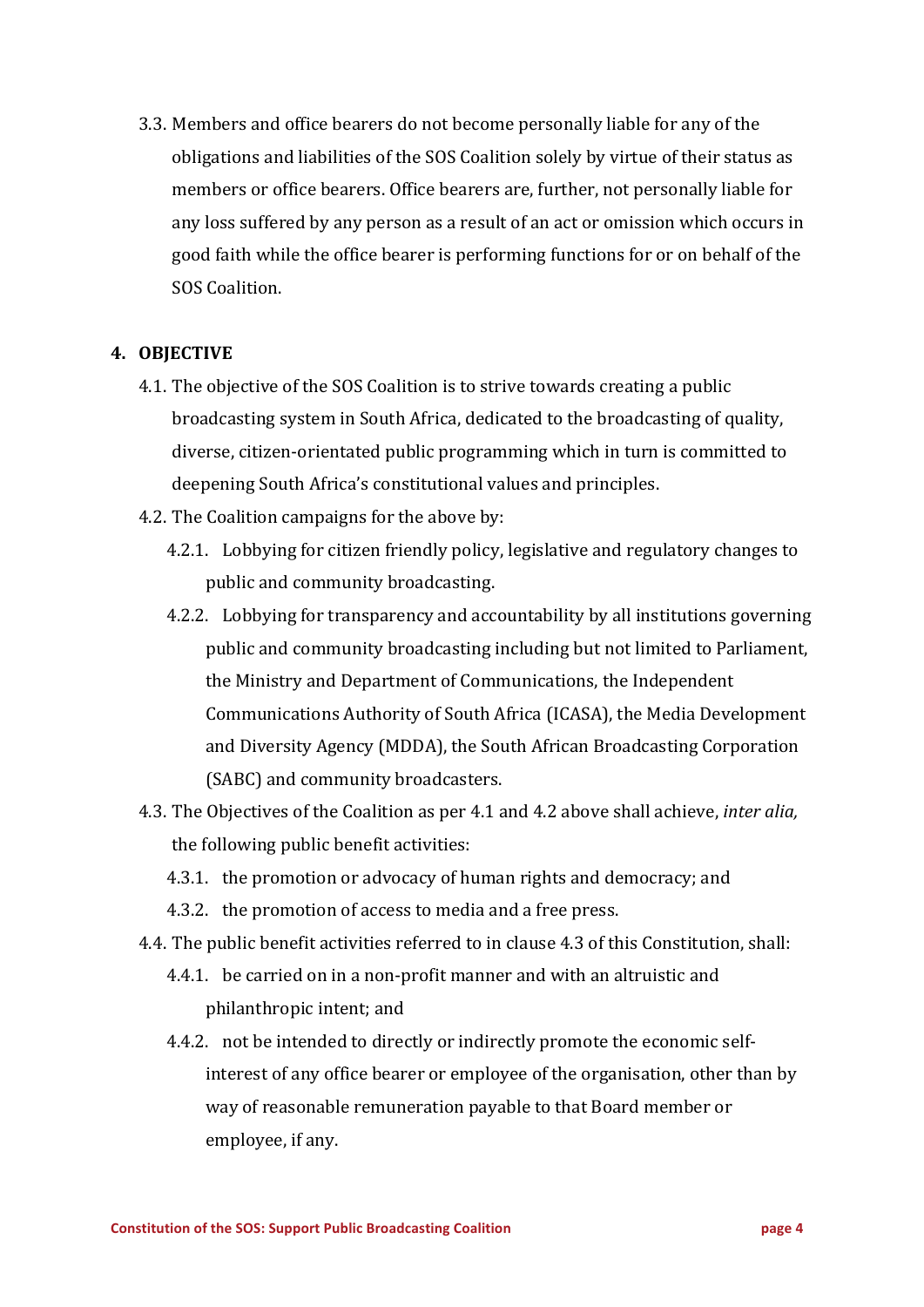#### **5. PUBLIC BENEFIT ORGANISATION**

- 5.1. For so long as the organisation is a registered public benefit organisation (PBO):
	- 5.1.1. the organisation's principle purpose shall be the carrying on of the public benefit activities contemplated in clause 4.3 hereof, in such manner as shall be determined by the Board from time to time in their sole discretion. The Board shall take reasonable steps to ensure that all funds and assets are utilised for this purpose;
	- 5.1.2. there shall at all times be at least three office bearers in office, who shall not be connected persons (as defined in section 1 of the Income Tax Act) in relation to each other to accept fiduciary responsibility and for the valid exercise of the powers and discharge of the duties of the Board in terms hereof: provided that if at any time there are for any reason less than 3 unconnected office bearers in office, the remaining office bearers in office shall be empowered to take all and any actions which are necessary for the preservation and/or formal administration of the assets;
	- 5.1.3. no single person shall, either directly or indirectly, control the decisionmaking powers of the organisation;
	- 5.1.4. on dissolution of the organisation, the accumulated economic interest of the organisation fund shall after the satisfaction of all the liabilities of the organisation be transferred to:
		- $5.1.4.1.$  an organisation(s) which engages in similar public benefit activities to the organisation; or
		- 5.1.4.2. any institution, board or body which is exempt from tax under section  $10(1)(cA)(i)$  of the Income Tax Act, which has as its sole or principal object the carrying on of any public benefit activity; or
		- 5.1.4.3. any department of state or administration in the national, provincial or local sphere of government of the Republic of South Africa as contemplated in section  $10(1)(a)$  or  $10(1)(b)$  of the Income Tax Act.
	- 5.1.5. save as may otherwise be allowed in terms of section  $30(3)(b)(v)$  of the Income Tax Act, the organisation shall not accept any donation which is revocable at the instance of the donor for reasons other than a material failure to conform to the designated purposes and conditions of such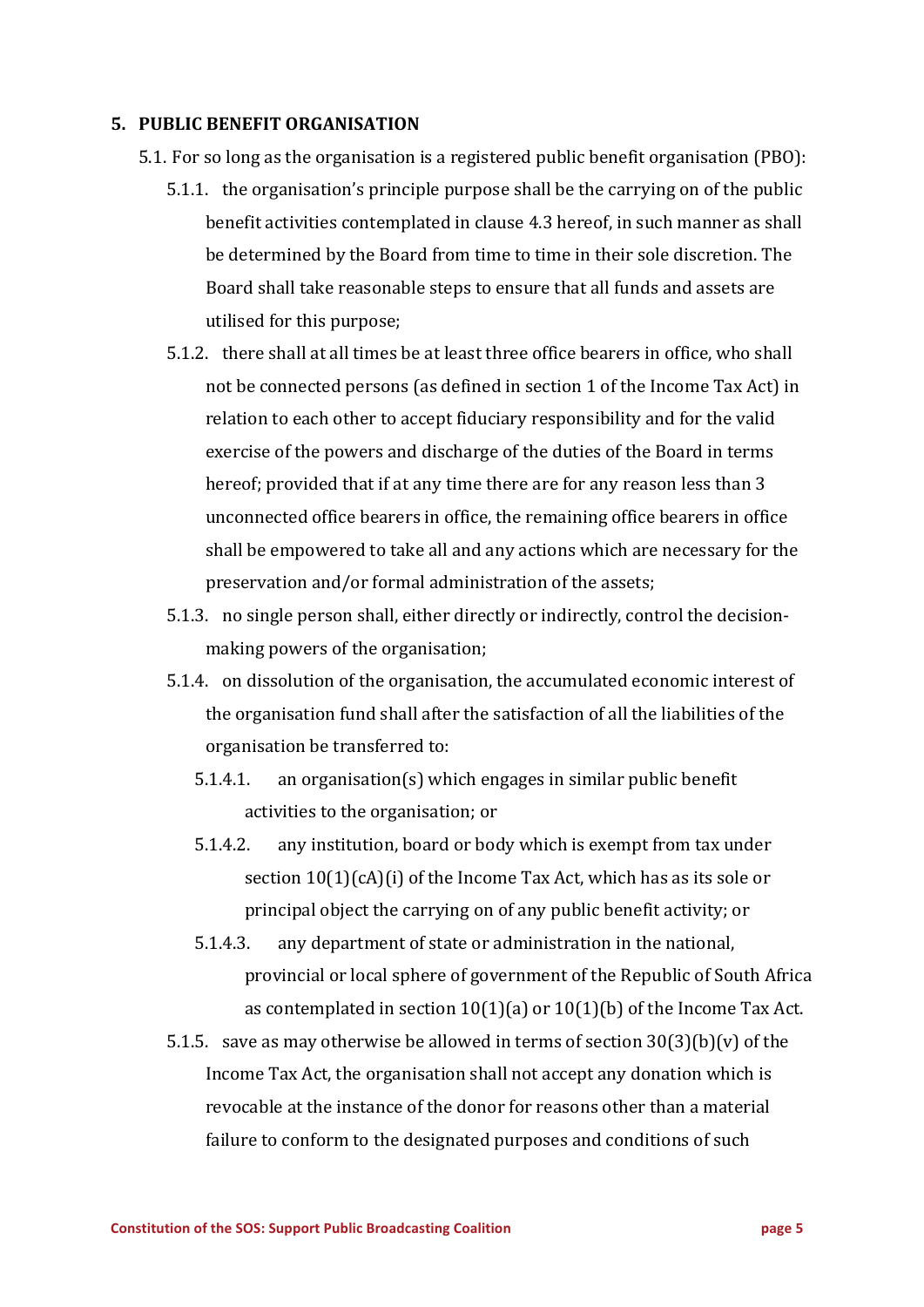donation, including any misrepresentation with regard to the tax deductibility thereof in terms of **section 18A**;

- 5.1.6. the PBO will not be a party to, or will not knowingly permit, or has not knowingly permitted, itself to be used as part of any transaction, operation or scheme of which the sole or main purpose is the reduction, postponement or avoidance of liability for any tax, duty or levy which, but for such transaction, operation or scheme, would have been or would have become payable by any person under the Income Tax Act or any other Act administered by the Commissioner;
- 5.1.7. the office bearers shall submit to the Commissioner a copy of any amendment to this Constitution as soon as practicable after such amendment shall have been effected:
- 5.1.8. the organisation shall not pay any remuneration (as defined in the Fourth Schedule to the Income Tax Act) to any employee, office bearer, member or other person which is excessive, having regard to what is generally considered reasonable in the sector in which the organisation operates and in relation to the services rendered and the organisation shall not economically benefit any person in a manner which is not consistent with its objects;
- 5.1.9. the organisation may request SOS members and office bearers to undertake paid work for SOS provided that any actual or perceived potential conflict of interest is declared before hand to the funder of any SOS activity for which a member receives payment;
- 5.1.10. the organisation shall comply with such reporting requirements as may be determined from time to time by the Commissioner and the Directorate of Non-Profit Organisations should it register as such;
- 5.1.11. the organisation shall comply with such further conditions as may be prescribed from time to time in terms of section  $30(3)(a)$  of the Income Tax Act;
- 5.1.12. the public benefit activities to be carried on by the organisation as set out in clause 4.3 of this Constitution shall be for the benefit of, and widely accessible to, the general public at large and shall be readily accessible to the poor and needy;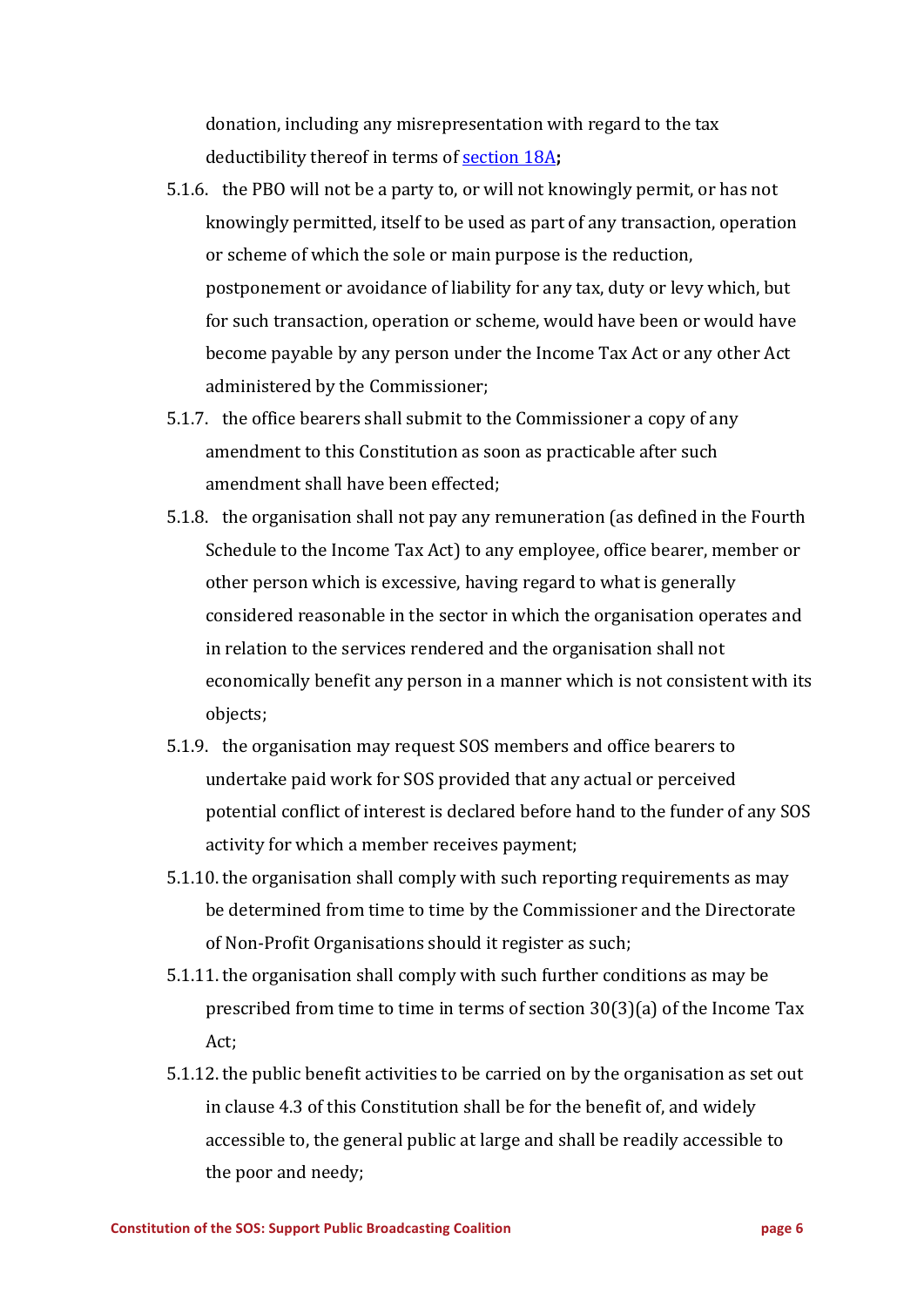- 5.1.13. the organisation is prohibited from distributing any of its funds to any person otherwise than in the course of undertaking the public benefit activities referred to in clause 4.3 of this Constitution;
- 5.1.14. the organisation shall not use its resources directly or indirectly to support, advance or oppose any political party; and
- 5.1.15. in addition to the powers set out in this clause 5 and subject to the limitations set out in this Constitution and by the Income Tax Act, the office bearers shall have the powers set out in clause 16.

## **6. INTERPRETATION**

- 6.1. In this Constitution, unless inconsistent with the context, chapter, article, clause and paragraph headings are for purposes of reference only and shall not be used in interpretation.
- 6.2. Unless the context clearly indicates a contrary intention, words connoting:
	- 6.2.1. any gender, includes the other gender;
	- 6.2.2. the singular includes the plural and vice versa; and
	- 6.2.3. natural persons include artificial persons and vice versa.

# **7. DEFINITIONS**

- "Board" shall be the elected leadership structure of the SOS Coalition as detailed in this Constitution, who shall provide governance, human resource and fiduciary oversight to the SOS Coalition.
- "Board member" means a person duly nominated and elected by organisational members of SOS to sit on the Board of SOS.
- "Chairperson of a committee" means any person who is elected to and chairs any committee serving SOS.
- "Chairperson of the Board" means any person who is elected to and chairs the Board of SOS.
- "Committee" means any permanent committee, ad-hoc committee or sub-committee of SOS.
- "Decision making body" shall mean the Board, or the Working Group, or any committee, as well as any combination of these as a collective.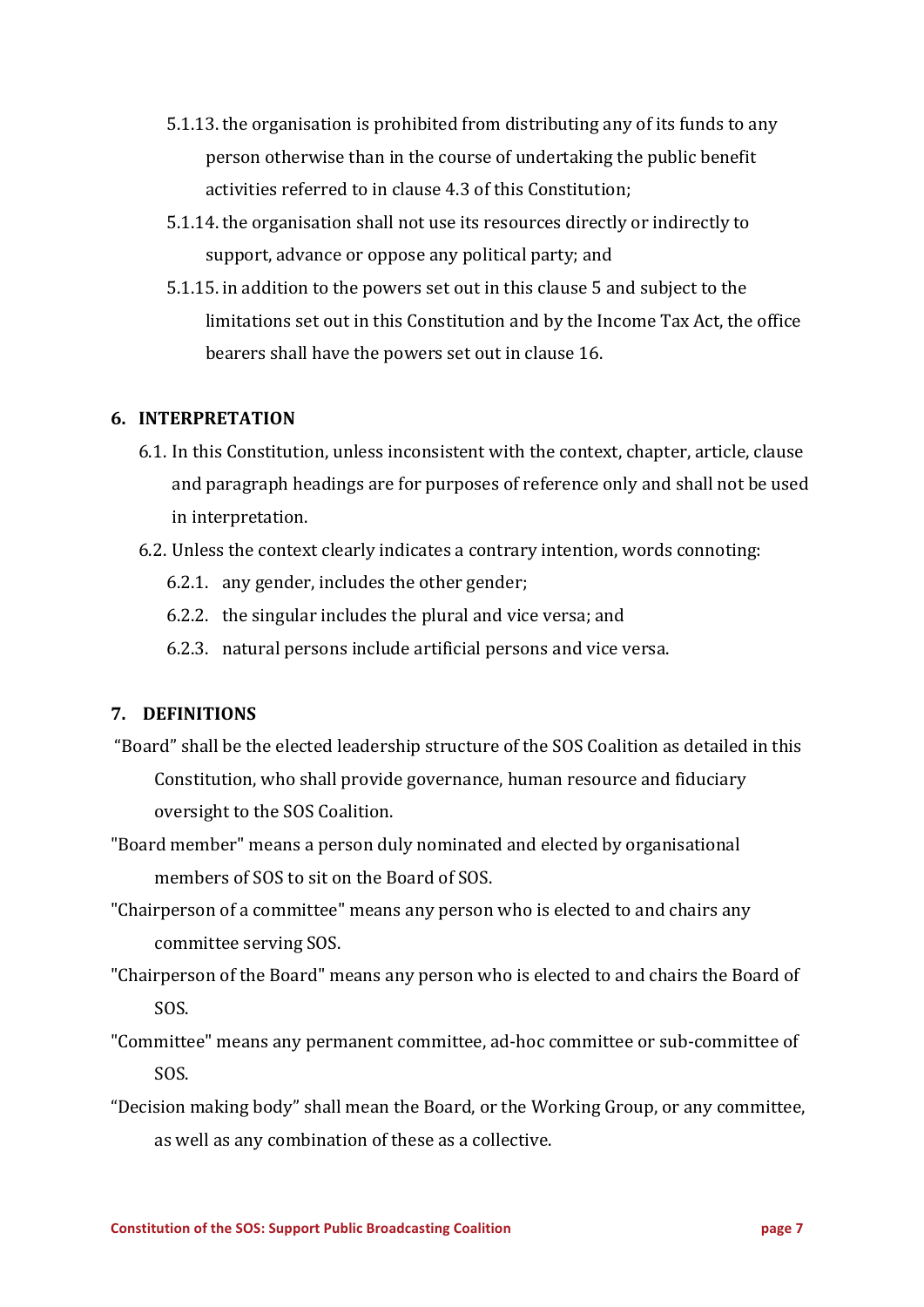"Member" means either an "organisational member" or "individual member" from any union, independent film and TV production sector organisation, non-governmental and community-based organisation, academic, freedom of expression activist or concerned individual who qualifies for membership of SOS, agrees to adhere to SOS Principles (as found in the most updated version of the SOS Vision Document) and SOS Operational Principles (section 8 below), and is registered as a member. "Office-bearers" means collectively the Chairperson, Deputy Chairperson, Treasurer and 

National Coordinator (or in future the Director).

"Parties" means either a member or employee of SOS involved in a dispute.

- "SOS" means the SOS: Support Public Broadcasting Coalition, alternately known as the SOS Coalition or SOS or the Coalition.
- "Working Group" shall be a group of active and concerned members, who wish to be part of this group and are responsible for strategic input and direction, regarding content of the work of SOS.

#### **8. OPERATIONAL PRINCIPLES**

SOS:

- 8.1. Is resolutely respectful of the independence and autonomy of its member organisations and independent members' views.
- 8.2. Is rooted in an appreciation of the specific interests, concerns and programmes of each of its members.
- 8.3. Seeks creative and innovative approaches that promote the distinct role of a comprehensive broadcasting coalition.
- 8.4. Aims to represent the unified interests of the South African civil society broadcasting sector, not by way of replicating or supplanting the roles of individual organisations, but by bringing to the fore the interests of all its members in a mutually reinforcing sector-wide programme that is distinctive.
- 8.5. Operates on the principles of transparency and consensus:
	- 8.5.1. Full consensus shall be required for all decisions relating to SOS Principles where "full consensus" shall be understood to mean total agreement within the Board of SOS (with the exception of changes to the Constitution, which will be dealt with in section 27 below); and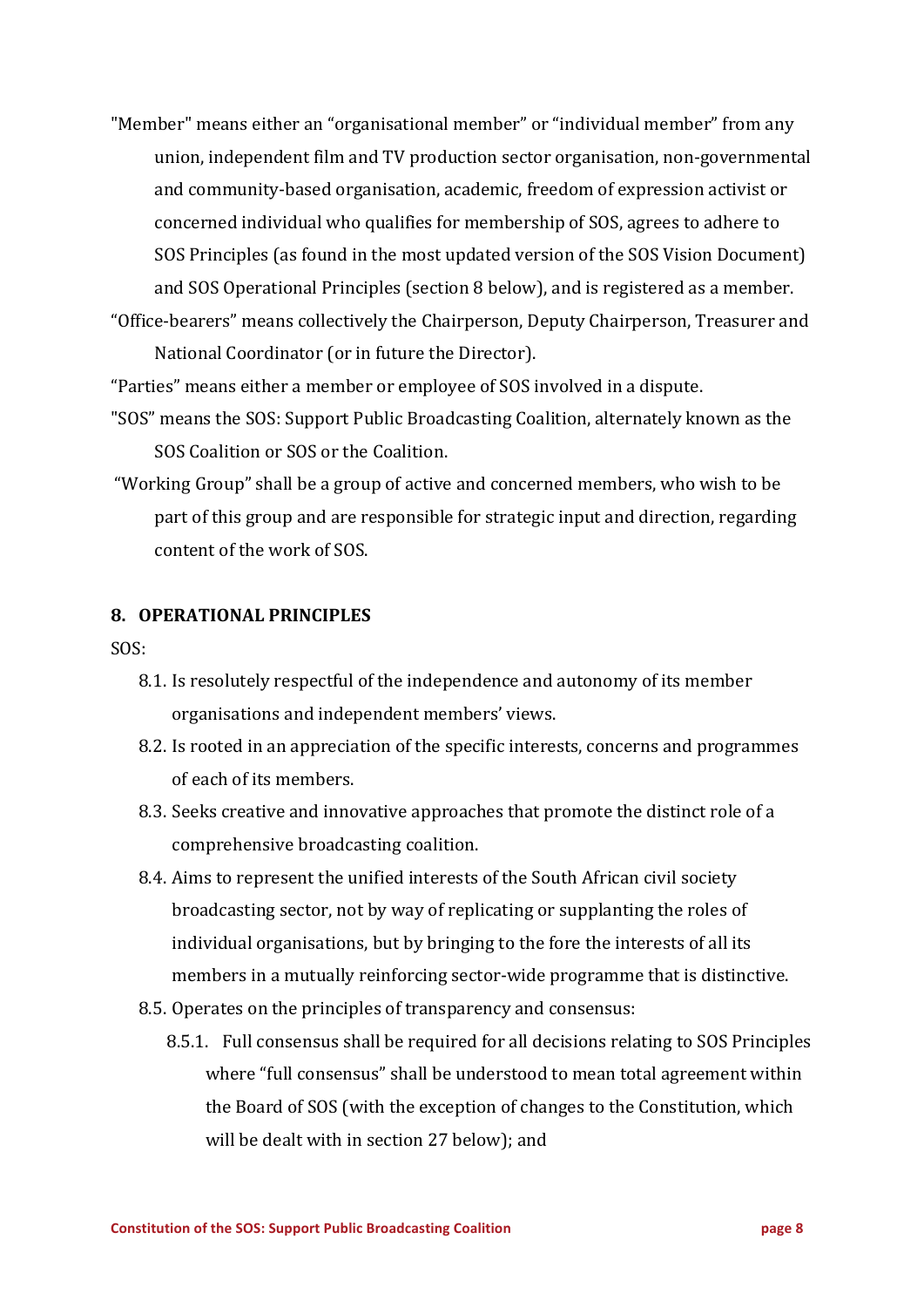- 8.5.2. Sufficient consensus shall be required for all decisions relating to strategy and tactics where "sufficient consensus" shall be understood to mean agreement among at least two thirds of a decision making body.
- 8.5.3. Where consensus and/or sufficient consensus cannot be reached, members are encouraged to take up issues within the broadcasting sector independently.
- 8.6. Is opposed to all forms of discrimination and oppression and stands for a united, non-racial, non-sexist, non-homophobic and democratic South Africa as envisioned in the South African Constitution.

## **9. ORGANISATIONAL STRUCTURE**

- 9.1. SOS shall consist of the following structures:
	- 9.1.1. Host Organisation, which may in the future be no longer required.
	- 9.1.2. Membership.
	- 9.1.3. The Board as the elected representative leadership structure.
	- 9.1.4. Working Group.
	- 9.1.5. Committees of the SOS Coalition.
	- 9.1.6. Employees.
	- 9.1.7. Annual General Meeting (AGM).
- 9.2. Each of these structures is articulated in detail below.

#### **10.HOST ORGANISATION**

- 10.1. A well-established civil society organisation shall undertake hosting responsibilities and risks for and on behalf of SOS.
- 10.2. The Host Organisation shall be responsible and accountable for the financial and employee affairs of SOS.
- 10.3. The precise relationship between SOS and the Host Organisation shall be regulated by a Memorandum of Understanding (MoU), reviewed annually by the Board following that year's AGM. The founding Board shall adopt the first MoU within two months of the adoption of the SOS Constitution.
- 10.4. This hosting relationship may be terminated by mutual agreement between the Board and the Host Organisation. Alternatively, and should the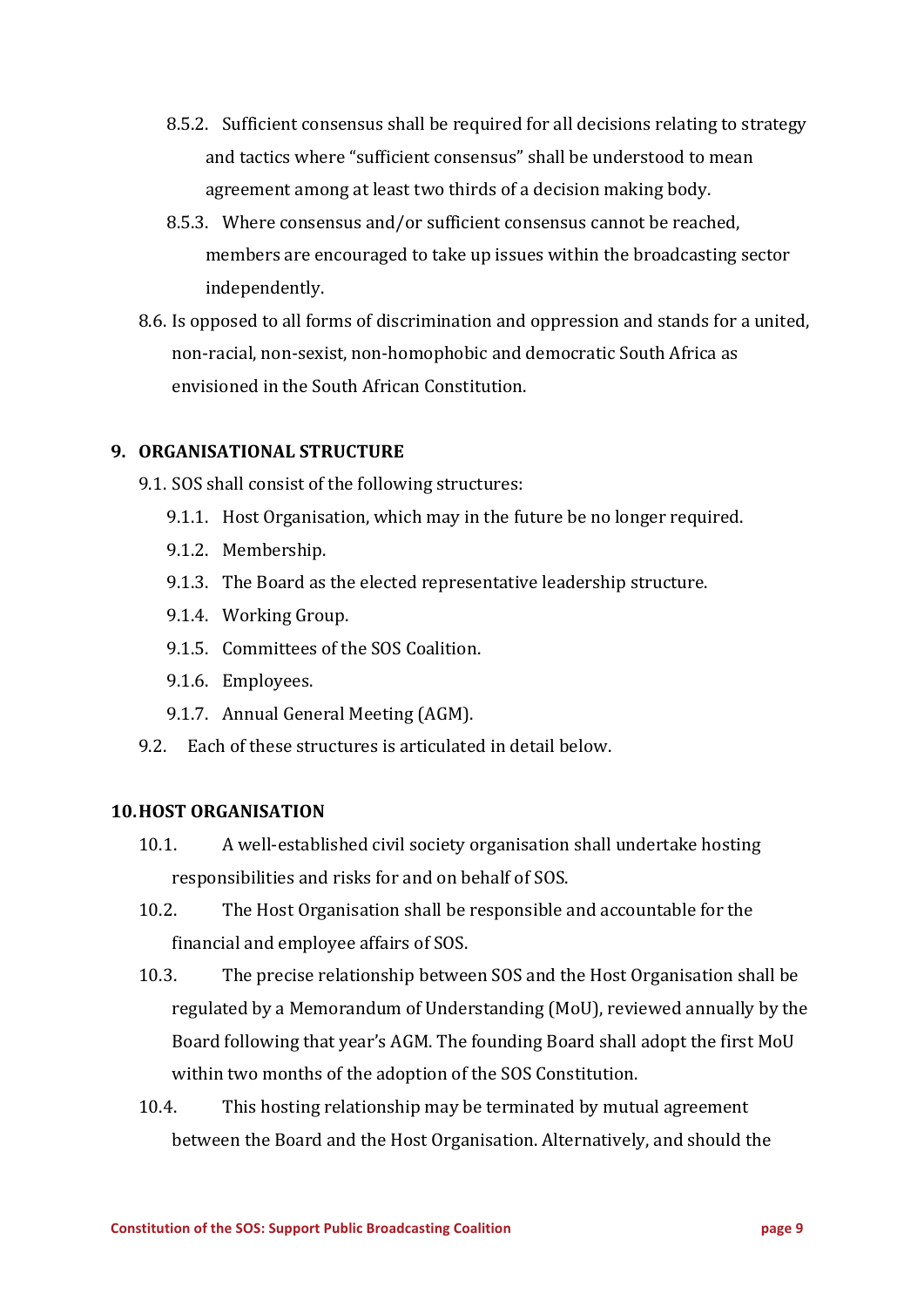parties not reach mutual agreement on termination, a dispute shall be declared in terms of Clause 28 below.

# **11.MEMBERSHIP**

- 11.1. Membership of SOS shall be open to organisations and individuals that accept the principles, policies and programmes of SOS and abide by its Constitution and all rules of SOS and its Board.
- 11.2. Categories of membership
	- 11.2.1. Organisational member
		- 11.2.1.1. All organisations that agree to adhere to the SOS Principles (from the latest version of the SOS Vision Document) and Operational Principles (section 8 above), who sign the SOS Membership Application Form and who commit a mandated representative to full and regular participation are eligible for organisational membership.
		- 11.2.1.2. How to become an organisational member
			- 11.2.1.2.1. An organisation must make written application for organisational membership, which application is to be lodged with the National Coordinator (or in future the Director) for a decision at the next Board meeting.
			- 11.2.1.2.2. Approval of organisational membership shall be by full consensus within the Board, whose decision shall be guided by the Coalition's Principles (from the latest version of the SOS Vision Document) and Operational Principles (section 8 above).
			- 11.2.1.2.3. The applying organisation will be notified in writing within 14 (fourteen) days of the decision.
		- 11.2.1.3. Organisational members are required to participate in the activities of SOS including but not limited to internal discussions, seminars, round tables and direct action activities.
		- 11.2.1.4. Organisational members are entitled to the benefits arising from the work of SOS. Such benefits will be agreed by the Board, in its sole discretion.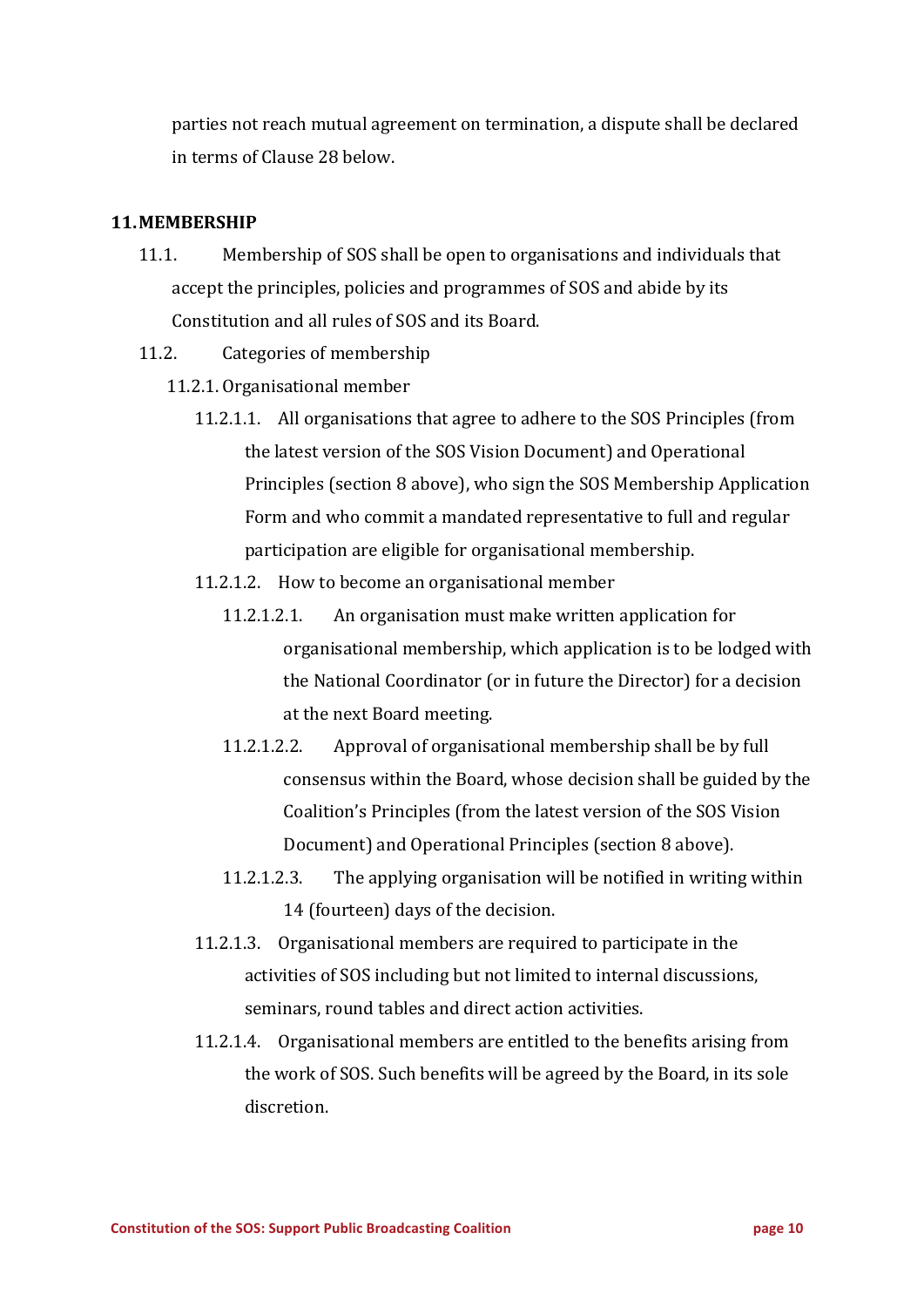- 11.2.1.5. Organisational members will be invited, with adequate notice, to attend the AGMs of SOS and will have full nomination and voting rights at such an AGM.
- 11.2.2. Individual member (may also be referred to as "associate member")
	- 11.2.2.1. All individuals that agree to adhere to the SOS Principles (from the latest version of the SOS Vision Document) and Operational Principles, and who sign the SOS Membership Application Form are eligible for individual membership.
	- 11.2.2.2. How to become an individual member
		- 11.2.2.2.1. Make your interest known to the National Coordinator (or in future the Director) who will raise it for ratification using round robin in between Board meetings.
		- 11.2.2.2.2. The Board will be guided by the SOS Principles (from the latest version of the SOS Vision Document) and Operational Principles.
	- 11.2.2.3. Individual members are invited to participate in the activities of SOS including but not limited to internal discussions, seminars, round tables and direct action activities.
	- 11.2.2.4. Individual members are entitled to the benefits arising from the work of SOS. Such benefits will be agreed by the Board, in its sole discretion.
	- 11.2.2.5. Individual members will be invited, with adequate notice, to attend the AGMs of SOS, but individual members will not be allowed to vote at such an AGM.
- 11.3. Membership refusal
	- 11.3.1. Membership may be refused where:
		- 11.3.1.1. An organisation or individual does not meet the requirements of clause 11.1 above.
		- 11.3.1.2. The Board cannot reach consensus on approval as guided by the SOS Principles (from the latest version of the SOS Vision Document) and Operational Principles.
		- 11.3.1.3. The reasons for the rejection of an application for membership by the Board shall, if requested, be provided to the applicant in writing.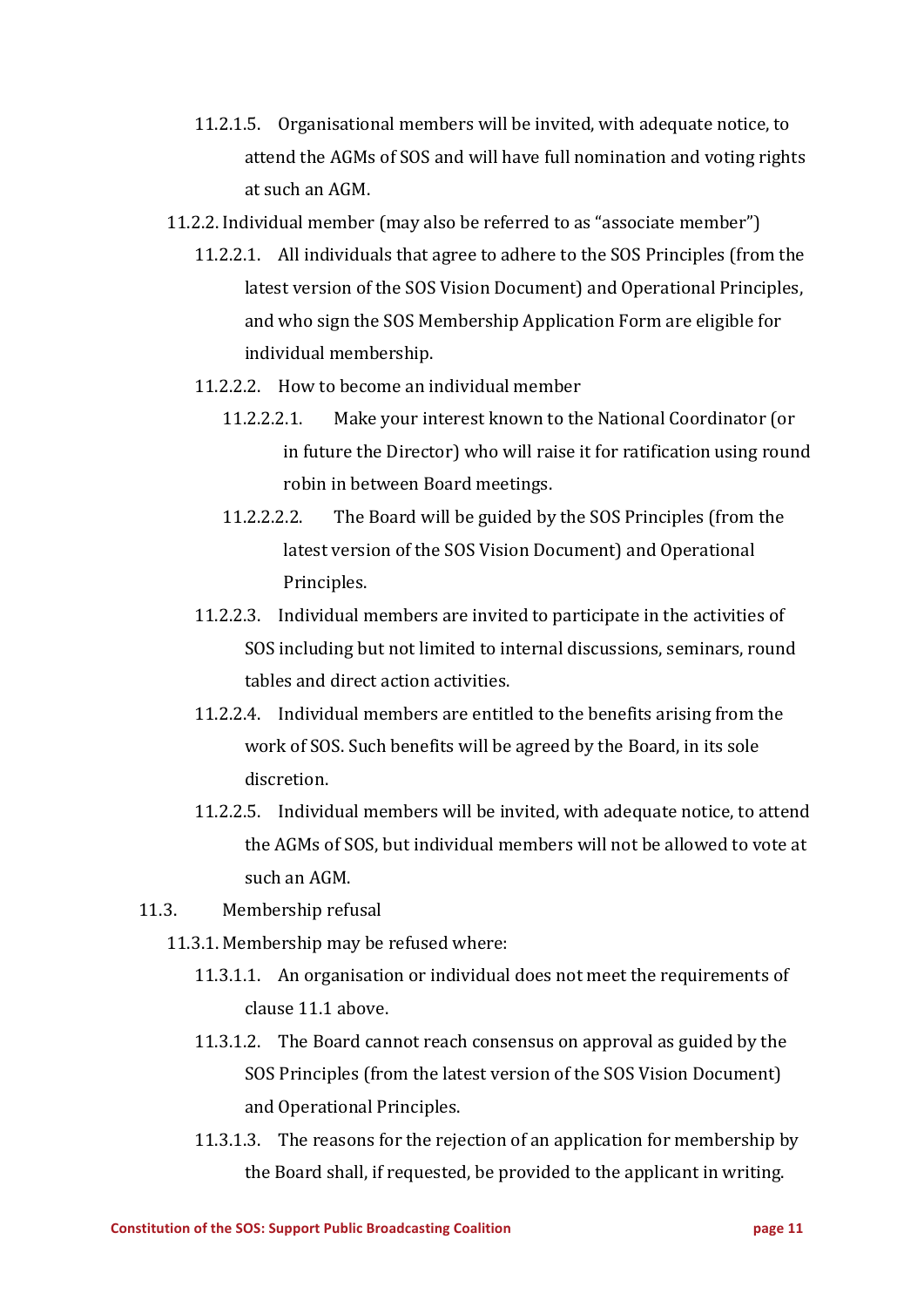- 11.4. Membership shall be annual, and will be renewed annually prior to the AGM. Renewal and activation of both classes of membership will be provided for within the above framework, for all those present at the AGM in person, or by proxy if absent with apology.
- 11.5. Members shall not be personally liable for any loss suffered, liability or obligation incurred by SOS or any person as a result of an act or omission which occurs in good faith in the performance of functions for and on behalf of SOS in the advancement of its programmes.

## **12.RIGHTS OF MEMBERS**

- 12.1. All organisational members have the right:
	- 12.1.1. To enjoy full voting rights at an AGM (one vote per organisation), and to nominate and elect the Board of SOS.
	- 12.1.2. For their representative(s) to be appointed to the any committee, structure, commission or delegation of SOS as duly voted on.
	- 12.1.3. That all communications from SOS to organisations shall be directed via their representative $(s)$  at all times to such organisations.
	- 12.1.4. To be assured that any information regarding their organisations shall be used only with the purpose to benefit the work of SOS, and shall be treated as confidential if so requested.
- 12.2. All individual members shall have the right:
	- 12.2.1. To take a full and active part in the discussion, formulation and implementation of the principles, policies and programmes of SOS.
	- 12.2.2. To make a request to the Board or the Working Group to form a subcommittee to deliberate on and perform a task on any matter that affects that member and/or other members.
	- 12.2.3. To regular communication from the Board, Working Group and employees on the activities of SOS and on matters that are important to the broadcasting sector as a whole.
	- 12.2.4. To make themselves available to stand for nomination to the Board by canvasing for nomination with and vote at the AGM by organisational members.
	- 12.2.5. To join the Working Group as per acceptance of the Board.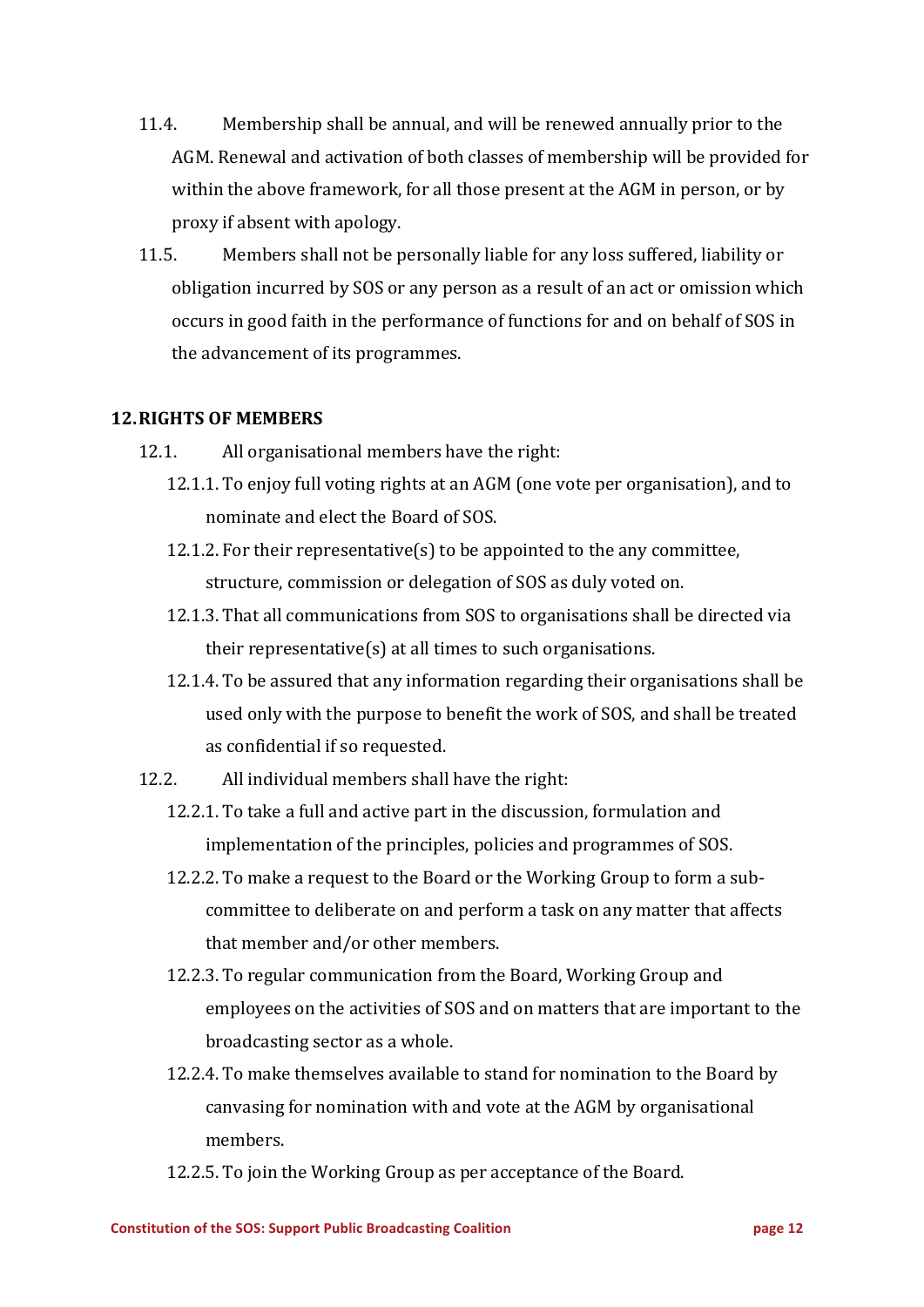#### **13.MEMBERSHIP AND EMPLOYEES CODE OF CONDUCT**

- 13.1. Members shall be organisations and persons of good standing within their communities, or employees of SOS (as the case may be) who shall not be guilty of:
	- 13.1.1. Having been convicted in a court of law and sentenced to a term of imprisonment without the option of a fine for any serious criminal offences in the last  $5$  (five) years.
	- 13.1.2. Misappropriation of the funds of SOS or any organisation or destruction of its properties.
	- 13.1.3. Behaving corruptly in the conduction of the affairs of SOS.
	- 13.1.4. Found by a competent authority to be behaving corruptly in the affairs of a member organisation or private business.
- 13.2. Members or employees shall perform their functions in good faith, giving full effect to the obligations of SOS and its objects.
- 13.3. Members or employees shall have the right to raise any issues of abuse of power, inappropriate use of funds or resources, as well as inappropriate conduct within SOS and, if not properly addressed, to the broader membership of SOS.
- 13.4. Members or employees shall abide by the Constitution of SOS, its rules, standing orders, policies and procedures, and codes of conduct as adopted or amended from time to time.
- 13.5. Members or SOS employees are to reasonably abstain from any conduct that may be deemed to conflict with the interests of SOS.
- 13.6. Subject to clause 13.3 above, members and SOS employees shall not prejudice the integrity or reputation of SOS, its employees or its operational capacity, including by:
	- 13.6.1. impeding the activities of SOS;
	- 13.6.2. creating division amongst its membership;
	- 13.6.3. sowing racism, sexism, homophobia, tribal chauvinism, religious and political intolerance, regionalism or other forms of discrimination considered unconstitutional:

13.6.4. making any unwanted sexual advances on any SOS member or employee; 13.6.5. behaving in a grossly disorderly or unruly way; or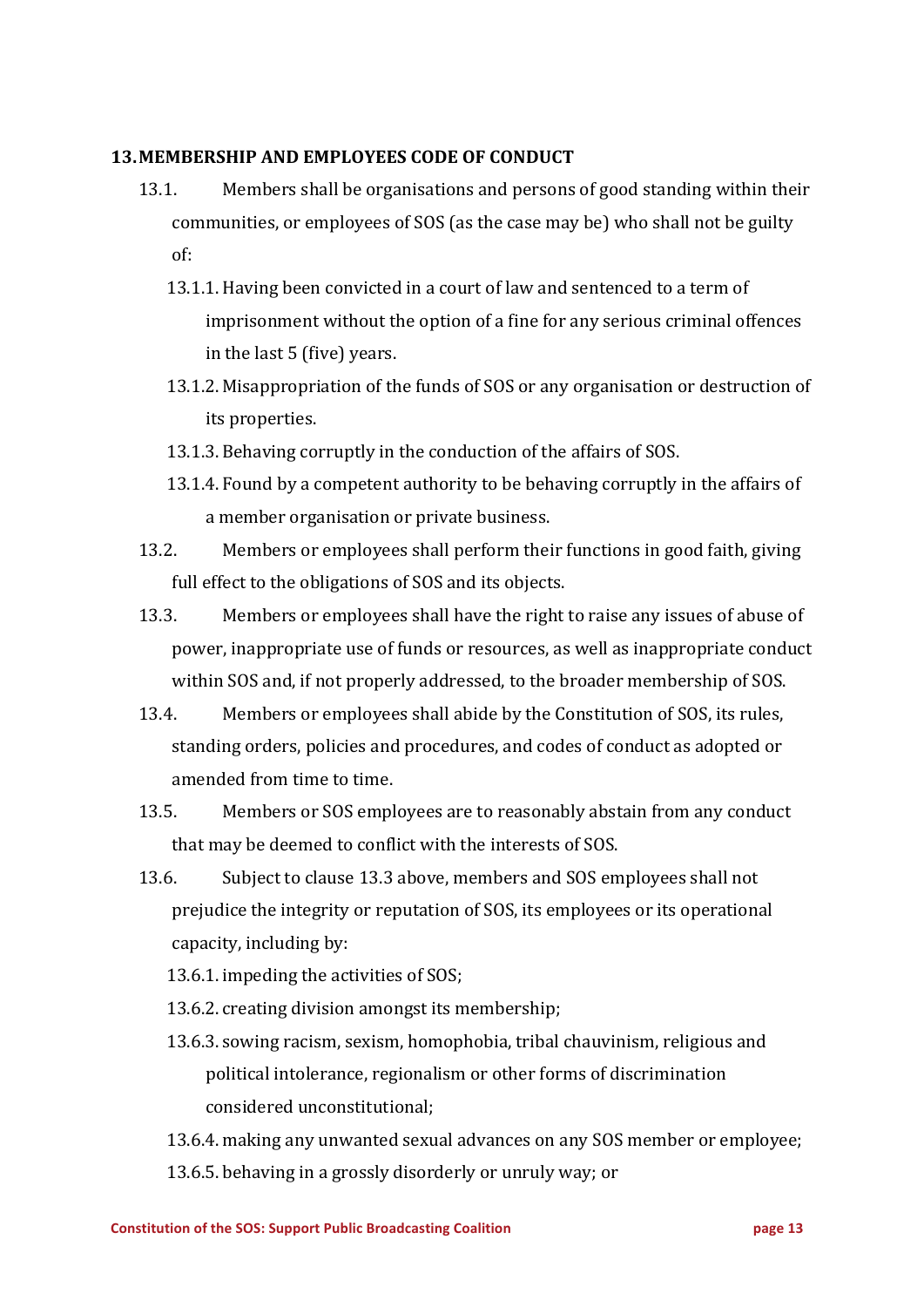13.6.6. doing any other act that undermines or may be deemed to undermine SOS's effectiveness and/or standing as an organisation.

## **14. SUSPENSION AND TERMINATION OF MEMBERSHIP**

- 14.1. SOS may suspend or terminate a member for any of the following reasons: 14.1.1. On the written request of the member.
	- 14.1.2. If the member has ceased to comply with clause 11.1 above as determined by full consensus at a Board meeting.
	- 14.1.3. For serious misconduct as defined by the Membership Code of Conduct as per clause 13 above, and so determined by full consensus of members at a Board meeting.
	- 14.1.4. For any other reason determined by full consensus of members at a quorate Board meeting.
- 14.2. No member may be suspended or expelled unless they have been afforded an opportunity to state their case at a quorate Board meeting, of which it has received not less than 7 (seven) days' notice in writing from the Chairperson. The matter with which the member is charged shall be set out in such notice.

#### **15. THE BOARD AS THE LEADERSHIP STRUCTURE**

- 15.1. The Board shall be the leadership structure of SOS.
- 15.2. The Board's role is that of governance and fiduciary oversight that includes HR, finances and funding, and internal operations, systems, policies and management support required for good governance. As far as possible, this role should be limited to SOS internal operations.
- 15.3. It shall be comprised of one or more mandated representatives from organisational members, as well as individual members.
- 15.4. The Host Organisation (if applicable) shall be an automatic member of the Board.
- 15.5. The Board shall consist of the -and between 3 (three) and 5 (five) other elected members, as appointed at an AGM by organisational members.
- 15.6. Employees, in particular the National Coordinator (or in future the Director), of SOS will be eligible for ex officio membership of the Board. Such employees shall have powers to fully participate in and speak in Board meetings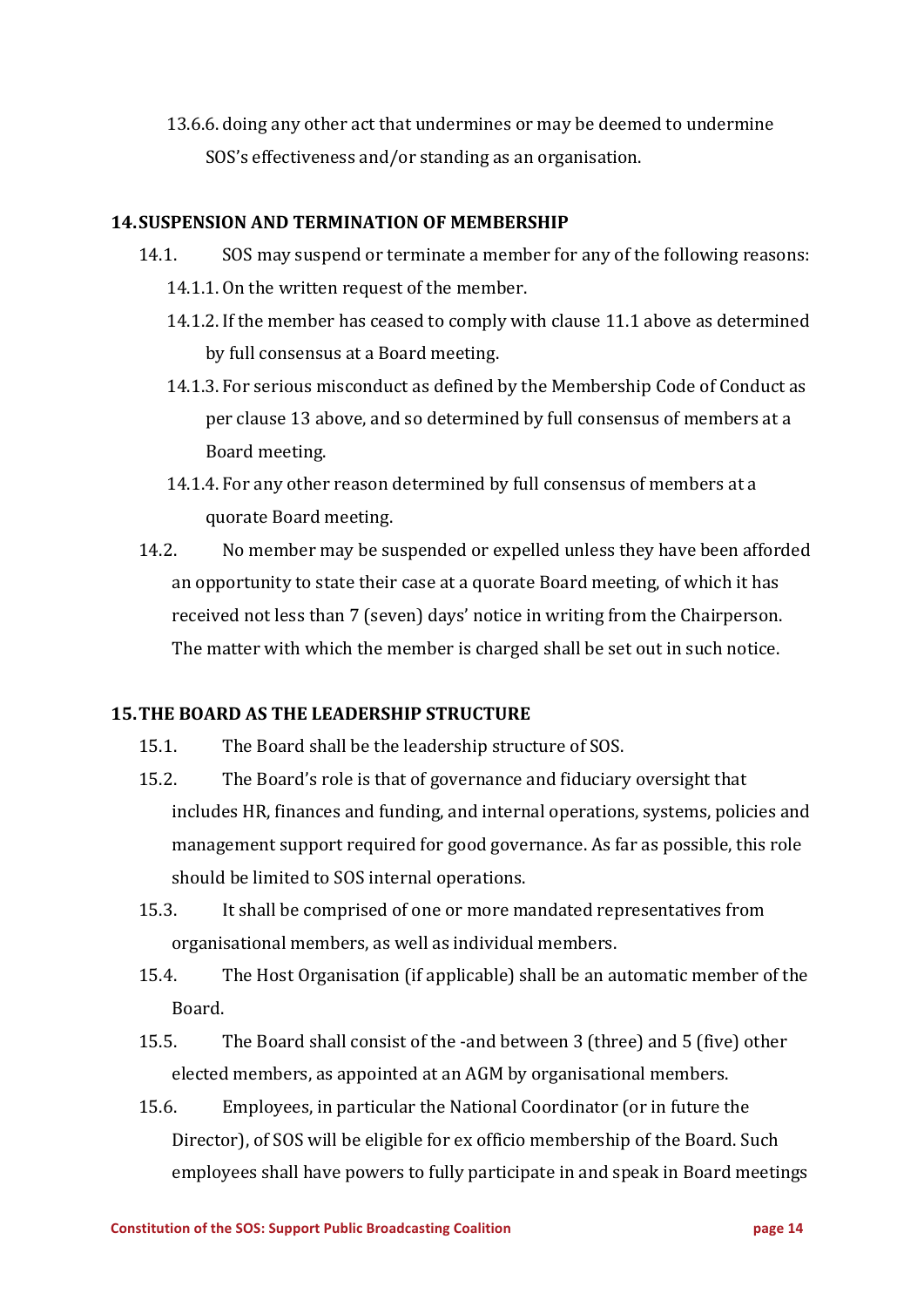but not be part of decision-making. Employees shall recuse her/himself for all discussions pertaining to her/his conditions of employment.

- 15.7. The Board shall be chaired by the Chairperson, Deputy Chairperson or failing them their designated representative, who must be a member of the Board.
- 15.8. The Chairperson, Deputy Chairperson, and Treasurer will act for a period of at least 1 (one) year and, in the case of the Chairperson, for no longer than 3 (three) years, from the AGM where they were elected, until the next AGM, where they may be re-elected.
- 15.9. Mandated representatives of organisational members may (subject to office bearers per 15.8 who must remain constant for their periods of office) be changed at any time at the prerogative of the organisational member subject to notice to the Chairperson of the Board not less than 1 (one) week prior to the date of the next Board meeting.
- 15.10. If at any time there are fewer than 5 (five) other elected members, or an office bearer resigns, the remaining Board remembers have the right to co-opt 1 (one) or more members from the Working Group for the remainder of the term of office.
- 15.11. There are no limits on the term of service for the Board members, other than the Chairperson, who will be limited to a continuous term of no more than three years. However, each position within the Board stands open for election or re-lection by SOS members on an annual basis at the AGM.
- 15.12. Existing Board members who stand for re-election do not need to be nominated again, and will automatically be on the list of nominees.

## **16.POWERS OF THE BOARD**

- 16.1. Its primary objective shall be financial, governance and administrative oversight; and it will approve the Strategic Plan developed by the Working Group by way of support to guiding SOS projects and programmes as implemented by the SOS staff and committees.
- 16.2. Without prejudice to the generality of its powers the Board shall: 16.2.1. Undertake financial and administrative tasks or allocate a fiduciary person from its Board members to work with the Treasurer for these tasks.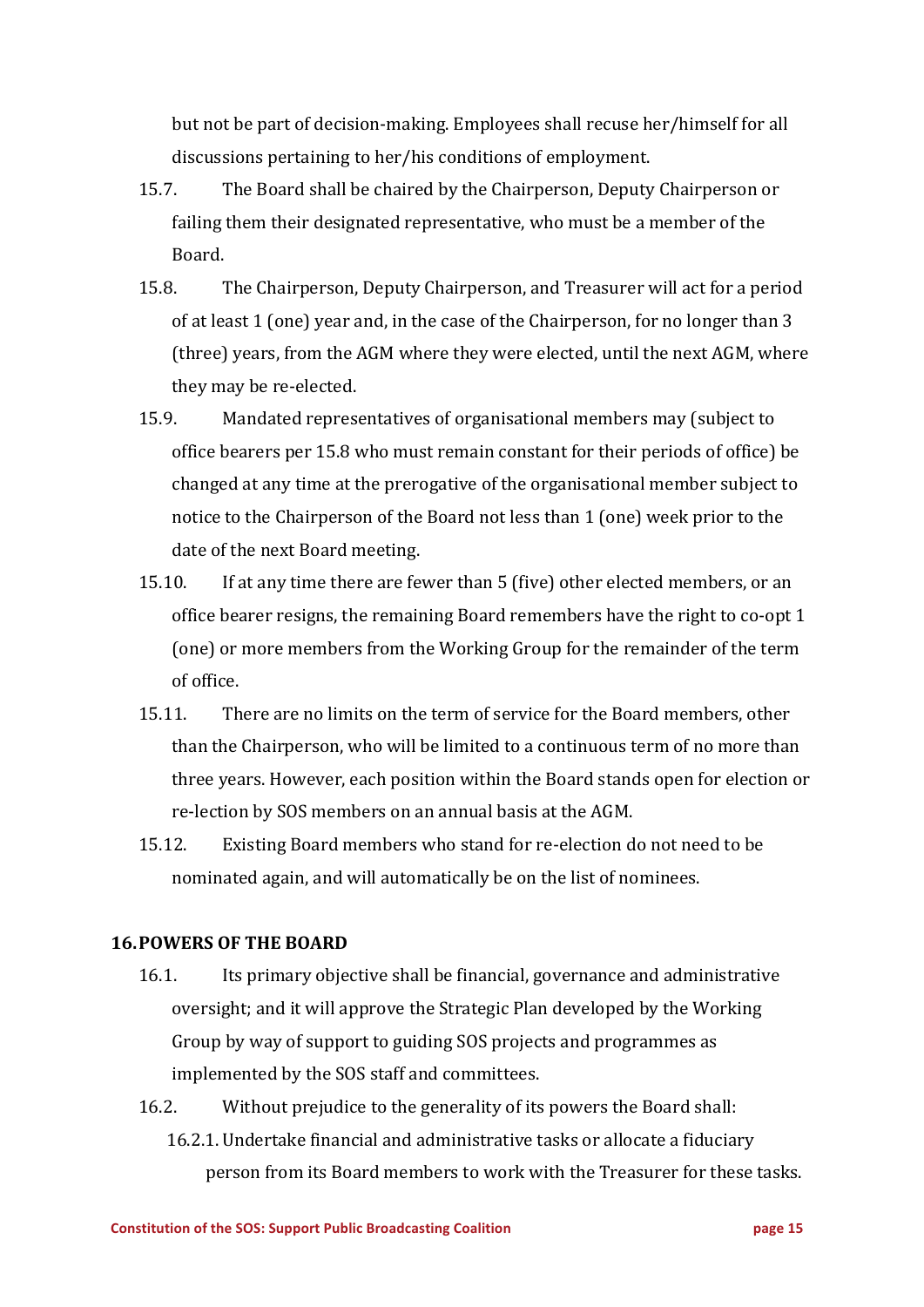- 16.2.2. Have the power to fill a vacancy by appointing a replacement, who shall be a member of good standing of the Working Group, should a vacancy occur on the Board for any reason.
- 16.2.3. Approve and monitor the budget and expenditure of SOS.
- 16.2.4. Ratify the appointment of employees of SOS and the terms and conditions of their employment.
- 16.2.5. Approve or deny applications for membership of SOS.
- 16.2.6. Suspend or terminate the membership of an affiliated member of SOS in terms of clause 14 above.
- 16.3. The Board shall have the authority to lead and represent the organisation, subject to the provisions of the Constitution of SOS, its rules, standing orders, policies and procedures, and codes of conduct as adopted or amended from time to time.

#### **17. SPECIFIC ROLES WITHIN THE BOARD**

- 17.1. Chairperson
	- 17.1.1. The Chairperson shall support the National Coordinator (or in future the Director) and the Host Organisation as determined by the Board to provide direction to and implement the work of SOS.
	- 17.1.2. The Chairperson shall preside over meetings of the Board, the Working Group and AGM in accordance with the Constitution of SOS, its rules, standing orders, policies and procedures, and codes of conduct as adopted or amended from time to time.
	- 17.1.3. The Chairperson shall be appointed by the Board from within the Board at the first meeting of this Board following its election at the AGM.
	- 17.1.4. The term of service shall be one year, and will be open to re-election for a maximum consecutive term of three years.
- 17.2. Deputy Chairperson
	- 17.2.1. The Deputy Chairperson, jointly with the Chairperson, will support the National Coordinator (or in future the Director) and the Host Organisation to implement the work of SOS and provide direction to SOS.
	- 17.2.2. In the absence of the Chairperson, the Deputy Chairperson shall preside over meetings of the Board, the Working Group and AGM in accordance with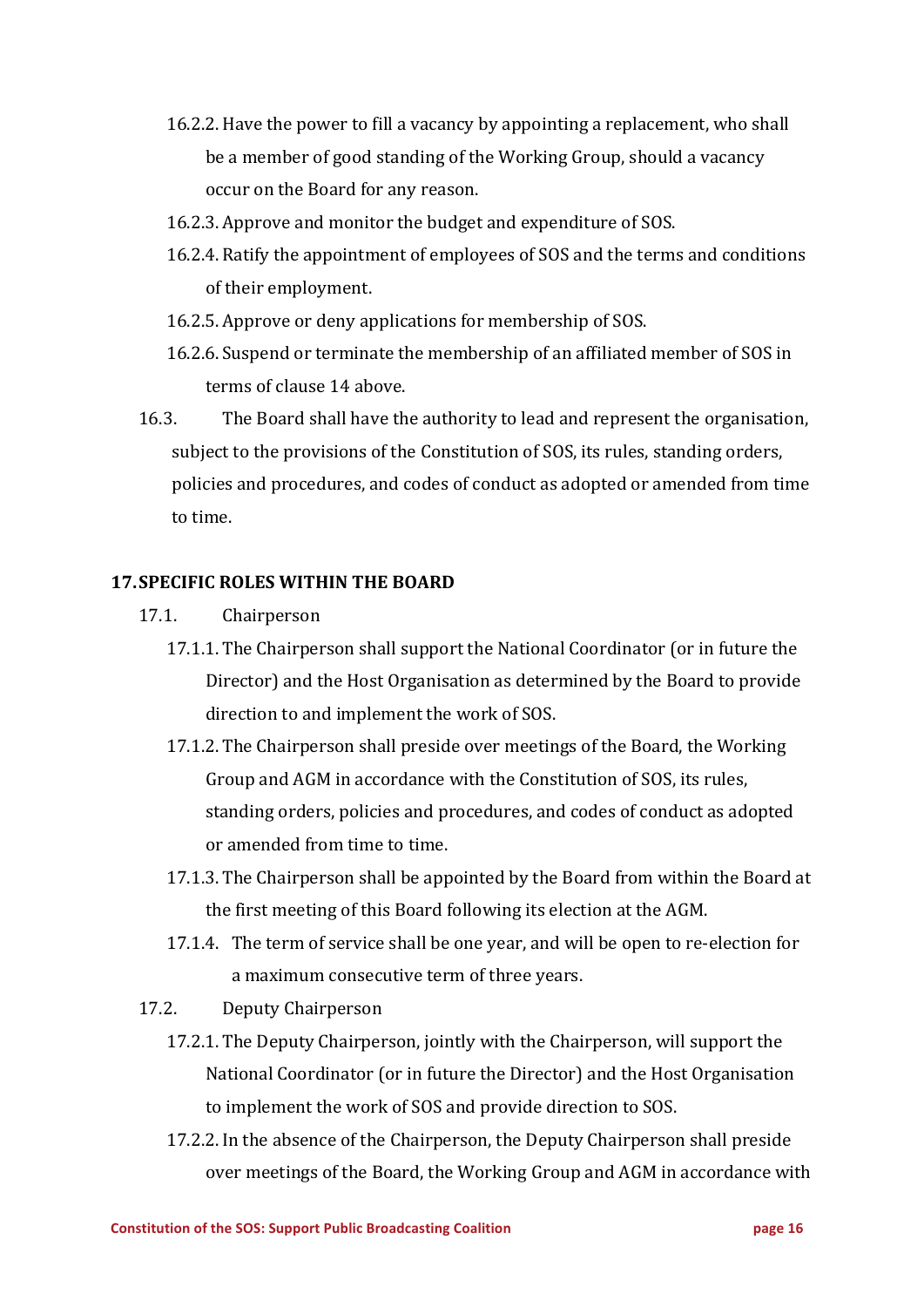the Constitution of SOS, its rules, standing orders, policies and procedures, and codes of conduct as adopted or amended from time to time.

- 17.2.3. The Deputy Chairperson shall be appointed by the Board from within the Board at the first meeting of this Board.
- 17.2.4. The term of service shall be 1 (one) year, and be open to re-election on an annual basis.
- 17.3. Secretary
	- 17.3.1. An Employee of SOS shall undertake the role of Secretary.
	- 17.3.2. The Secretary shall:
		- 17.3.2.1. Provide at least 5 (five) working days written notice of planned meetings together with the agenda for such meetings.
		- 17.3.2.2. Take and retain the Minutes of the Board and Working Group meetings and AGMs of SOS, as well as other records of SOS.
		- 17.3.2.3. Distribute the Minutes of all meeting as and when required to the relevant members.
		- 17.3.2.4. Conduct the correspondence of the Board and the Working Group, and send out notices of all Board and Working Group meetings and AGMs.
	- 17.3.3. Treasurer
		- 17.3.3.1. Until otherwise determined by SOS, the Host Organisation shall be the custodian of the funds and property of SOS; and shall undertake the role of Treasurer in support of the National Coordinator (or in future the Director).
		- 17.3.3.2. During this time, the role and functions of the Treasurer as stated in 17.3.5 below shall be performed in accordance with the MoU between the Host Organisation and SOS.
	- 17.3.4. Should SOS no longer require a Host Organisation a Treasurer shall be appointed as the chief custodian of the funds and property of SOS. In such an event the Treasurer shall then be appointed by the Board from within the Board at the first meeting of this Board.
	- 17.3.5. Duties of the Treasurer shall include but not be limited to the following: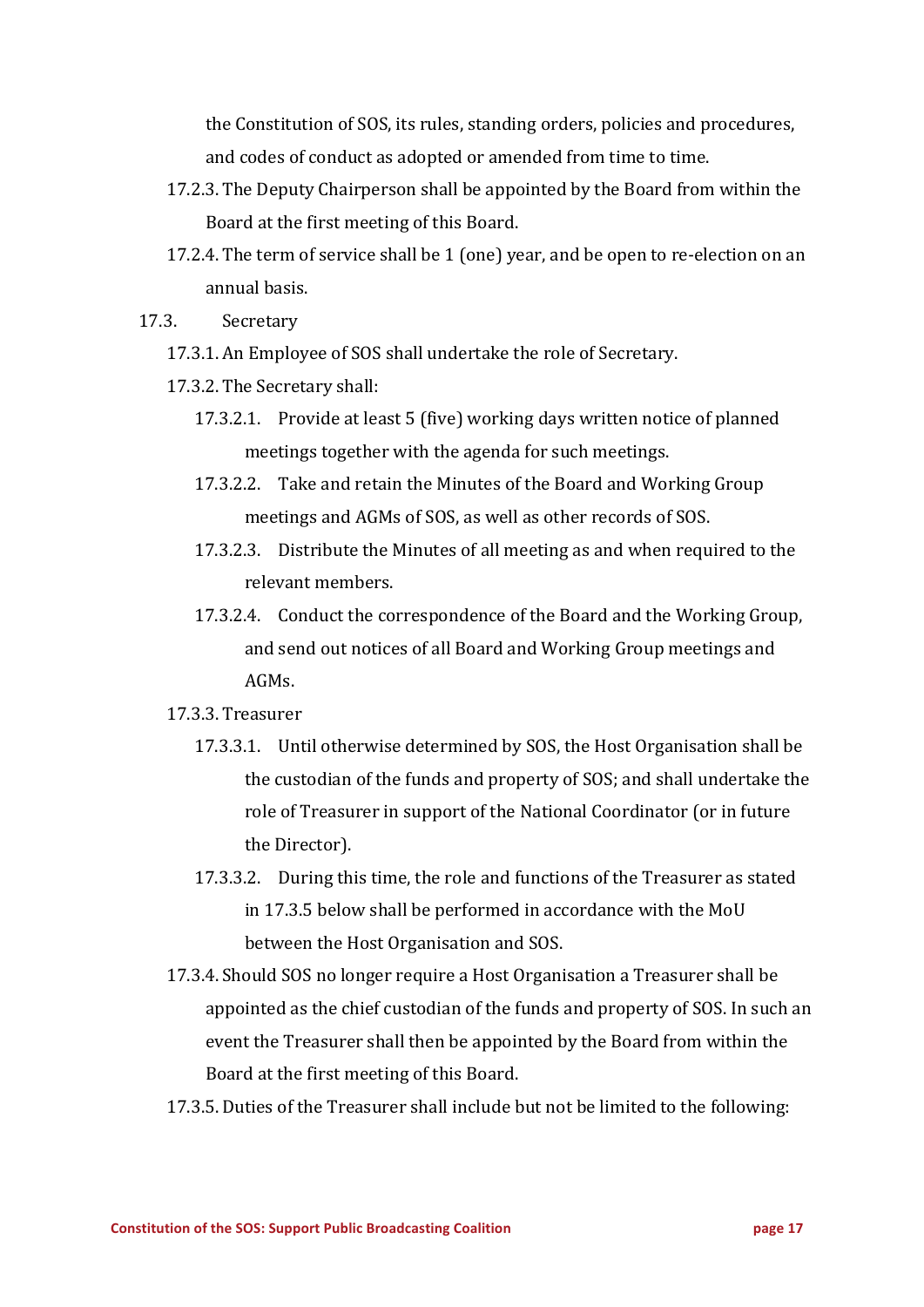- 17.3.5.1. Procure the opening of a bank account in the name of SOS, which account shall be opened with an approved bank nominated by the Board.
- 17.3.5.2. Receive and bank all monies on behalf of SOS and, together with any one additional designated member of the Board or the staff of SOS, operate a separate and dedicated banking account on behalf of SOS.
- 17.3.5.3. Manage the day-to-day finances of SOS and keep such records and books of account as may be necessary to record clearly the financial position of SOS.
- 17.3.5.4. Ensure the records and books of account of SOS, including the Income and Expenditure Account and Balance Sheet, are annually compiled in terms of the financial vear-end of the organisation which shall be end May of each year.
- 17.3.5.5. Submit annually and present before the AGM a report showing the Income and Expenditure Account and Balance Sheet of SOS for the period since the previous AGM.
- 17.3.5.6. Submit to auditors, tax and any other relevant authorities the records and books of account of SOS and ensure SOS is legally compliant with regard to its finances.
- 17.3.5.7. Submit monthly reports on the finances of SOS to the Board.

#### **18. MEETINGS OF THE BOARD**

- 18.1. The Board shall meet a minimum of quarterly in the year.
- 18.2. The Secretary shall schedule, in agreement with the Chairperson, the dates, times and venues of the minimum required meetings of the Board within one month of the AGM.
- 18.3. The Chairperson or Deputy Chairperson shall preside over all meetings.
- 18.4. In the event of the Chairperson or Chairperson being absent, a member of the Board shall be appointed to preside.
	- 18.4.1. Decisions of the Board shall be made by sufficient consensus (as defined in section  $8.5.2$  of a quorate meeting.
- 18.5. Quorum for a meeting of the Board shall have been reached when the Chairperson or Deputy Chairperson from within the Board and the National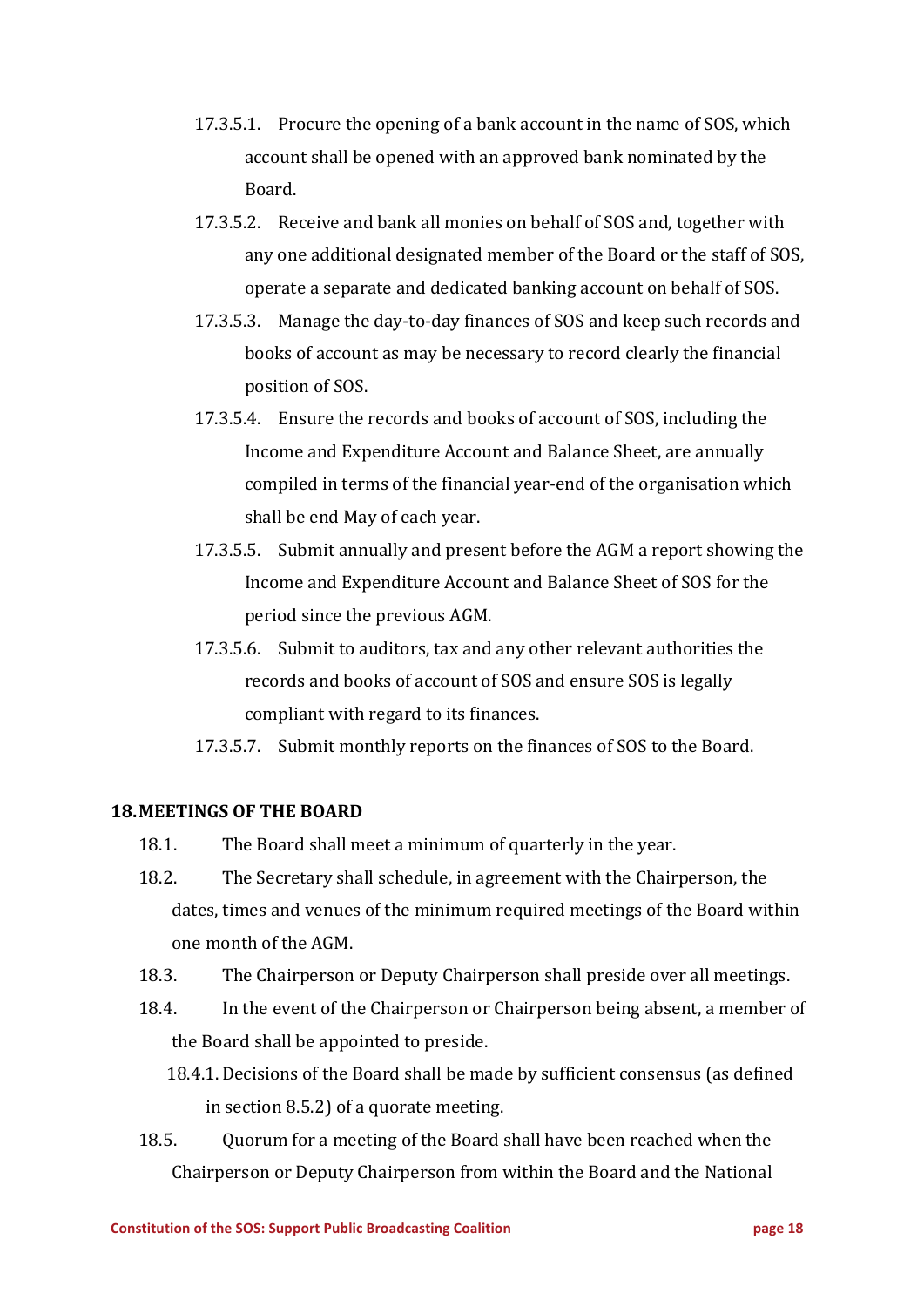Coordinator (or in future the Director), along with a minimum of 3 (three) other Board members, are present.

- 18.6. If within 20 (twenty) minutes after the time appointed for the meeting a quorum is not reached, the meeting shall continue.
	- 18.6.1. Any decision taken at such a meeting shall be reported to the full Board within 1 (one) week for ratification either by "round robin" or at the next Board meeting.
	- 18.6.2. The National Coordinator (or in future the Director) shall be a full member but shall recuse her/himself for all discussions pertaining to her/his conditions of employment.
- 18.7. The Host Organisation (until such time as it is no longer required) shall be an automatic member of the Board.

## **19. THE WORKING GROUP**

- 19.1. All organisational and individual members who commit to full and regular participation, as prescribed by the Board, are eligible.
- 19.2. How to become a Working Group member
	- 19.2.1. Once an SOS member, an organisation or individual must make written application for Working Group membership, which application is to be lodged with the National Coordinator (or in future the Director) for a decision at the next Board meeting.
	- 19.2.2. Approval of membership shall be by full consensus within the Board, whose decision shall be guided by the Coalition's SOS Vision Document and Operational Principles.

## **20. DUTIES AND FUNCTIONS OF THE WORKING GROUP**

- 20.1. Without prejudice to the generality of its powers, the Working Group shall:
	- 20.1.1. Have a strategic oversight role that includes strategic guidance and direction, and engagement with and support to the range of work that SOS engages in. As far as possible this role should be limited to the content of the work (i.e. projects and programmes).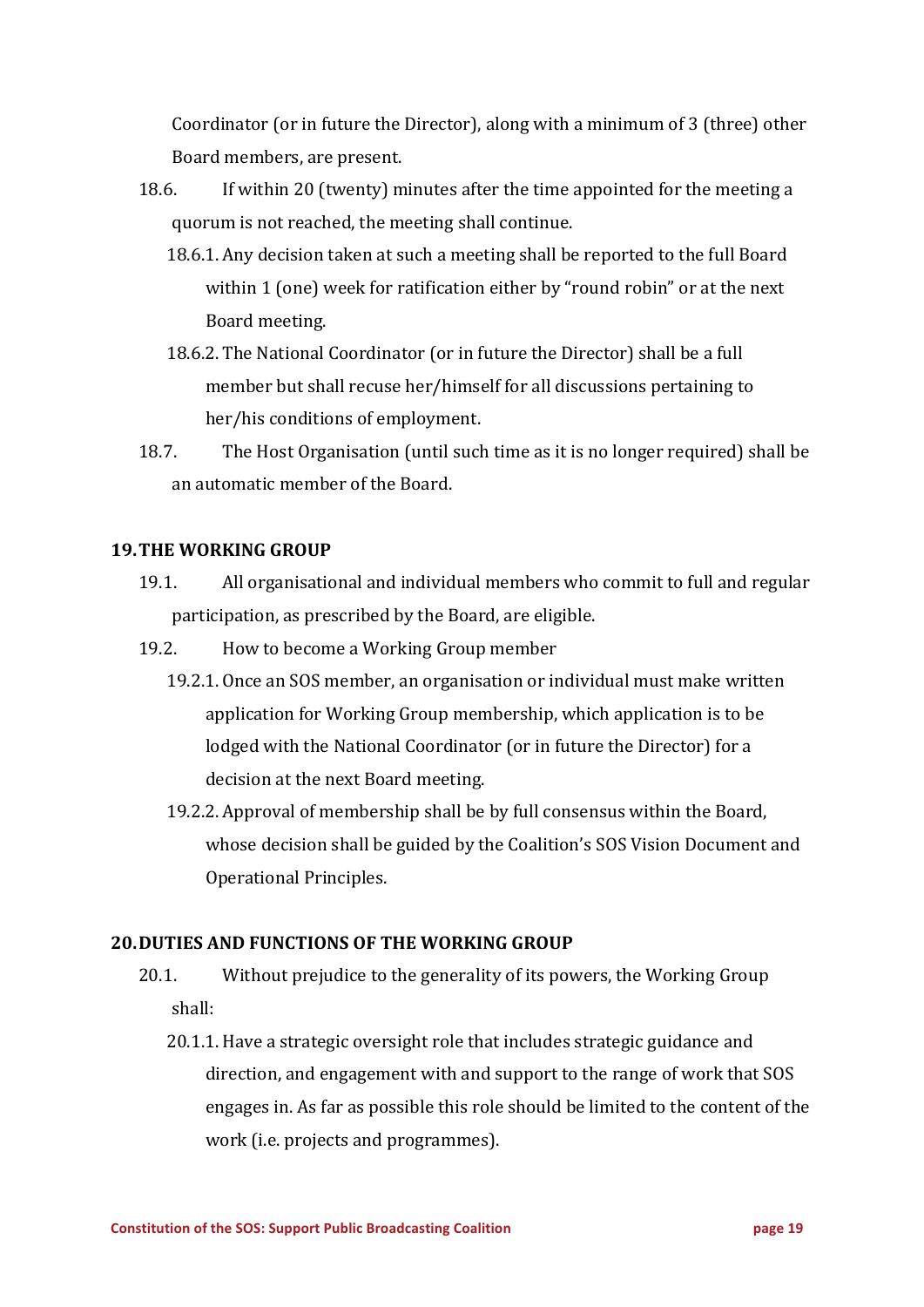- 20.1.2. Members of the Working Group may receive a mandate to represent SOS, depending on their particular expertise.
- 20.1.3. Draft the organisation's annual Strategic Plan for ratification by the Board.
- 20.1.4. Recommend and draft policies on all matters that this Constitution is silent to the Board for ratification.
- 20.1.5. Report within any Working Group meetings on any and all matters of interest to SOS.
- 20.1.6. Establish such structures and committees as it considers appropriate to further the work of SOS, with the approval of the Board.
- 20.1.7. Receive reports of the activities and decisions of its committees and all other structures of SOS including reports from the Board.
- 20.1.8. Guide and advise the committees of the Working Group in the exercise of their functions.
- 20.1.9. The Working Group has the right to hold all of its committees accountable for the affairs of SOS and has the right to veto, ratify or amend any decision of these committees.

# 21. OTHER COMMITTEES OF THE BOARD AND/OR WORKING GROUP

- 21.1. Such committees as may be deemed necessary by the Board and/or Working Group to fulfil the objectives of SOS may be created, according to need.
- 21.2. All committees shall be accountable to the structure that created them and, if created by the Working Group, will be accountable to the Board through the Working Group.
- 21.3. Committees shall be constituted from members of the Working Group, the SOS membership base, and experts who may be co-opted from outside the SOS membership as and when identified by the Working Group or the National Coordinator (or in future the Director).
- 21.4. The life span of such committee shall be determined by need, and there shall be no formal disestablishment procedure.

#### **22.EMPLOYEES**

22.1. While SOS still requires a Host Organisation, employees shall be appointed by the Board and employed by the Host Organisation in accordance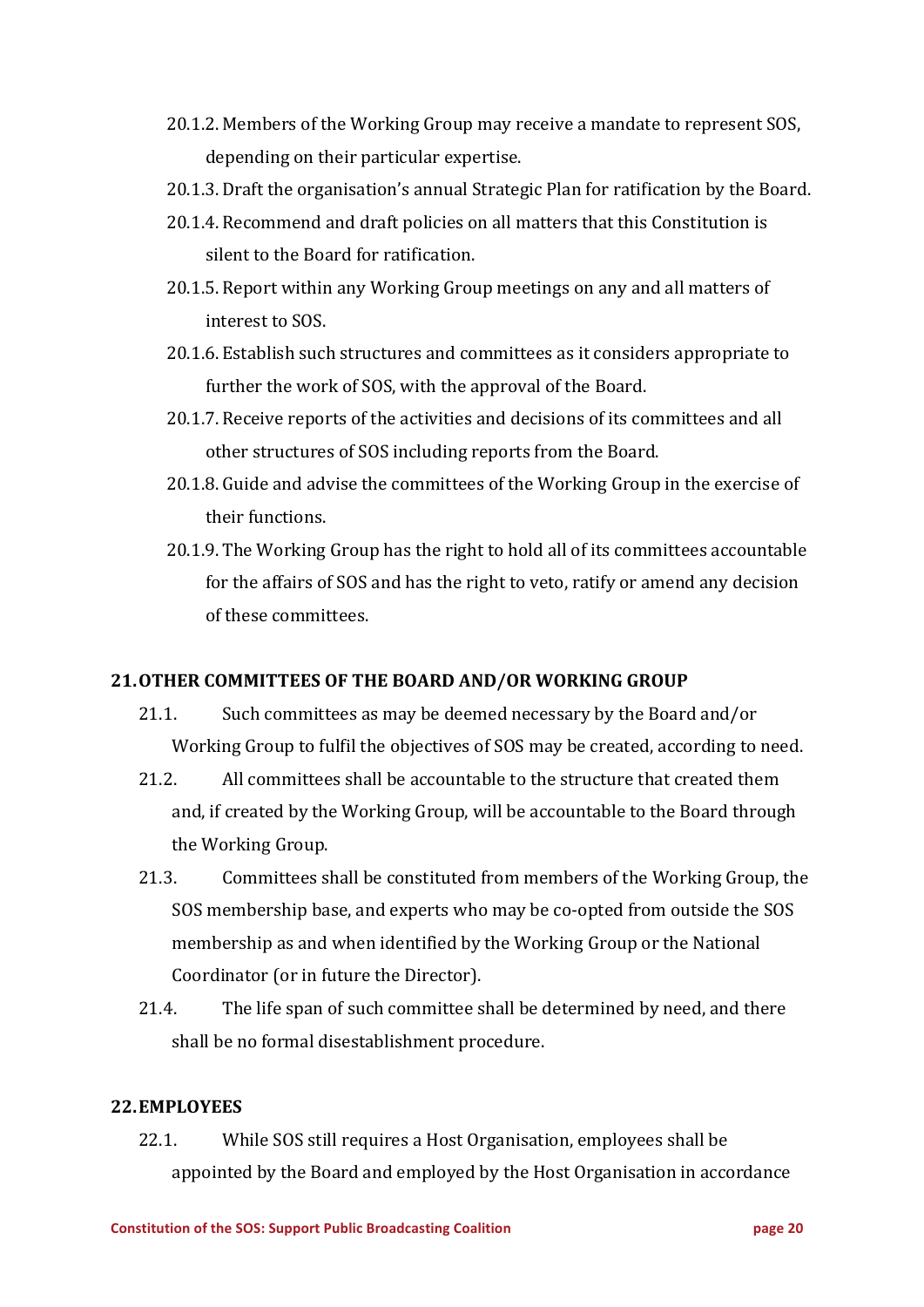with its employment policies. Should the need for a Host Organisation fall away, employees shall be appointed and employed solely by the Board.

- 22.2. The National Coordinator (or in future the Director) shall be the chief member of staff, and shall be accountable to the Board. Insofar as SOS still requires a Host Organisation, the National Coordinator (or in future the Director) shall be accountable to the Board in line with the policies of the Host Organisation.
- 22.3. All other employees shall be accountable to the National Coordinator (or in future the Director).
- 22.4. Should any employee feel aggrieved by his or her superior or have other reason to do so, they may directly access the Chairperson or Deputy Chairperson of the Board, who will treat any matters in confidence, as required.
- 22.5. Employees shall not be legally liable for any of the obligations and liabilities of SOS, provided there is no gross negligence on the part of the employee.
- 22.6. Employees shall not be personally liable for any loss suffered by any person as a result of an act or omission, which occurs in good faith in the conduct of functions for and on behalf of SOS.
- 22.7. Further details of employment arrangements with employees will be regulated in the MoU concluded between SOS and its Host Organisation referred to in Section 10.3 of this Constitution, unless a Host Organisation is no longer required, in which case employees will be contracted directly the Board.

# **23.DUTIES AND FUNCTIONS OF THE NATIONAL COORDINATOR (OR IN FUTURE THE DIRECTOR)**

- 23.1. The National Coordinator (or in the future Director) shall undertake the following duties and functions, consistent with the Constitution and their job description, and as agreed to by the Board:
	- 23.1.1. Drive the vision and work of SOS.
	- 23.1.2. Supervise and direct the work of SOS and its structures.
	- 23.1.3. Carry out the decisions and instructions of the Board or the Working Group.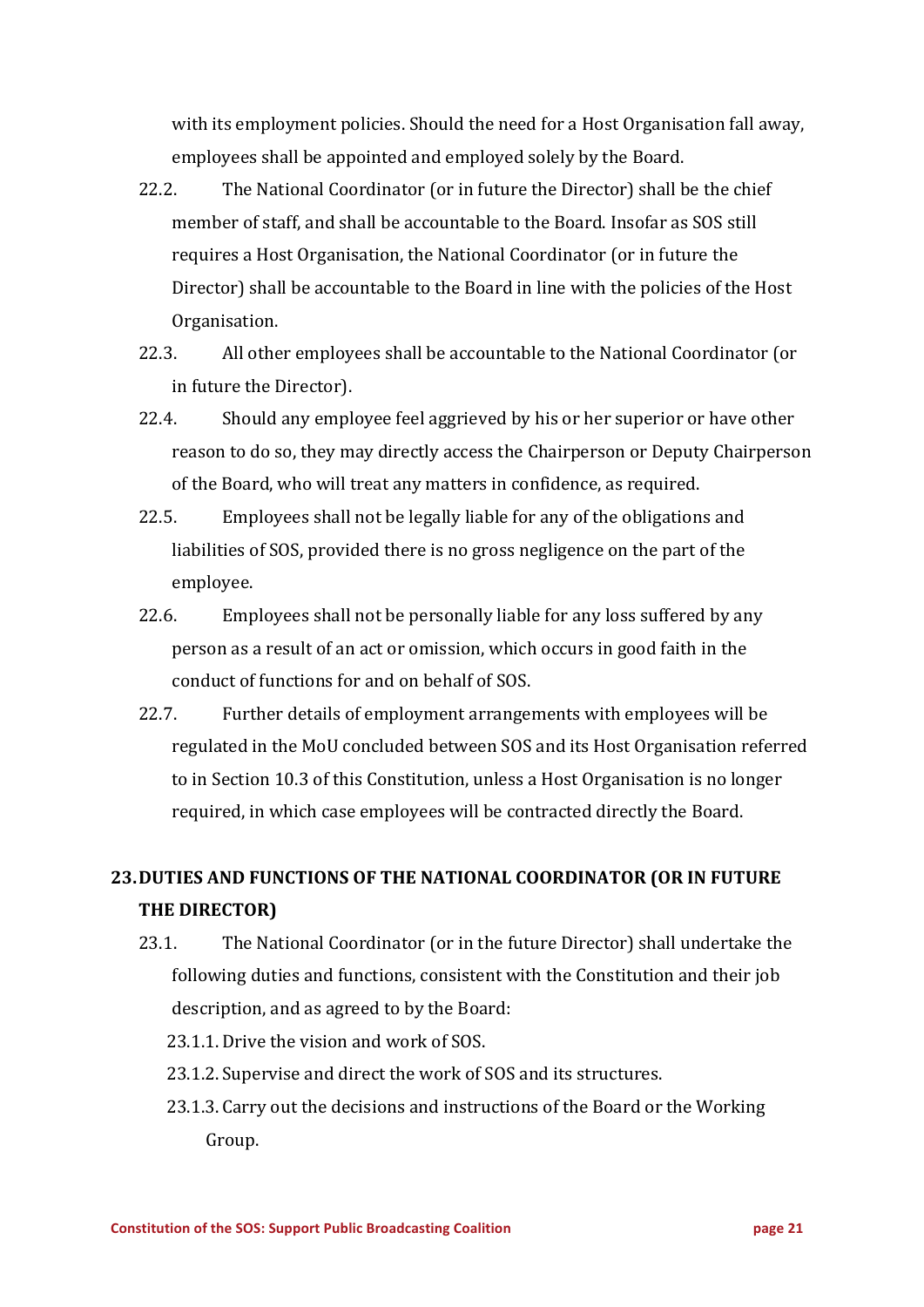- 23.1.4. Raise the finances necessary to implement the annual strategy and implementation plan, and be responsible for donor engagement and reporting in consultation with the Board.
- 23.1.5. In consultation with the Treasurer keep a record of all assets.
- 23.2. Any other staff shall undertake the duties and functions, consistent with their job descriptions and the support requirements of the National Coordinator (or in future the Director).

#### **24.ANNUAL GENERAL MEETING (AGM)**

- 24.1. The role of the AGM shall be to report to members and interested parties on the organisational activities and finances over the last reporting period and to nominate and vote in members of the Board.
- 24.2. It shall be used to raise the profile and work of SOS.
- 24.3. Every year within  $6$  (six) months of the financial year-end the Chairperson shall call an AGM of all SOS members.
- 24.4. Members shall be informed of the AGM and its agenda at least 28 (twenty eight) calendar days in advance.
- 24.5. The AGM shall determine its own procedures in accordance with democratic principles.
- 24.6. Voting shall be also allowed by way of proxy. Any organisational member shall be entitled to sign a legal proxy to any person, regardless of whether they are a member of the SOS Coalition.
- 24.7. The Chairperson (or Deputy Chairperson or Treasurer should the Chairperson not be available) shall preside over the AGM.
- 24.8. Ouorum shall be reached when 25% of all organisational members and/or individual members are present, or  $5$  (five) organisational members and  $5$  (five) individual members are present, whichever is the lower.

#### **25. FUNDING AND FINANCING**

- 25.1. The financial year-end of the organisation shall be end May of each year.
- 25.2. The organisation's accounting records and reports must be ready and handed to the Director of the Nonprofit Organisation within  $6$  (six) months after the financial year-end.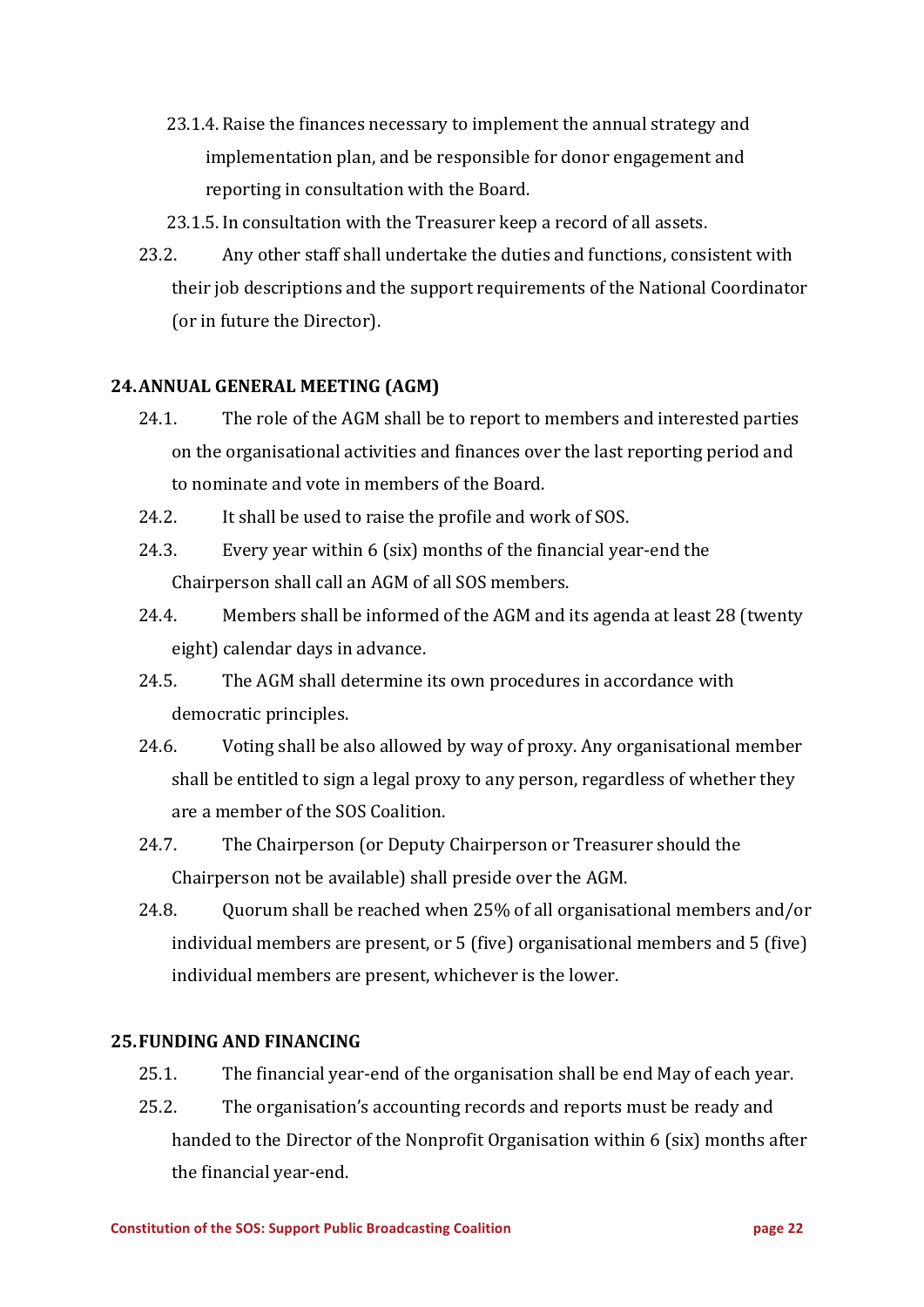- 25.3. If the organisation has funds that can be invested, the funds may only be invested with registered financial intuitions. The institutions are listed in Section 1 of the Financial Institutions (Investment of Funds) Act, 1984 or the organisation can get securities that are listed on a licensed stock exchange as set out in the Stock Exchange Control Act, 1985.
- $25.4.$  SOS shall be funded from:
	- 25.4.1. Grants.
	- 25.4.2. Donations and bequests.
	- 25.4.3. Monies received from any other legal source.
	- 25.4.4. Income earned from surplus money deposited and invested.
	- 25.4.5. Income earned from services rendered.

#### **26.INCOME AND PROPERTY**

- 26.1. The Treasurer, in consultation with the National Coordinator (or in future the Director). shall keep a record of all assets and income.
- 26.2. All finances and assets owned by SOS are under the custodianship of the National Coordinator (or in future the Director) and the Treasurer, and are owned by SOS and not any of its members or employees.
- 26.3. Members and employees may submit bona fide expense claims to the Host Organisation on condition the principle of such claim submissions are agreed to by the National Coordinator (or in future the Director) prior to the expense being incurred, are ratified by the Board. and are submitted in accordance with the Host Organisation's policies and procedures.

## **27. AMENDMENTS TO THE CONSTITUTION**

- 27.1. The Constitution may be amended by a resolution passed at an AGM by at least two-thirds of all organisational members, including by proxy if absent with apology.
- 27.2. The written approval of the Host Organisation shall be required should the change to the Constitution impact on the Host Organisation.
- 27.3. Amendments shall be proposed in writing. The Secretary shall provide copies of any proposed amendments together with the agenda for the AGM as per clause 24.4 above.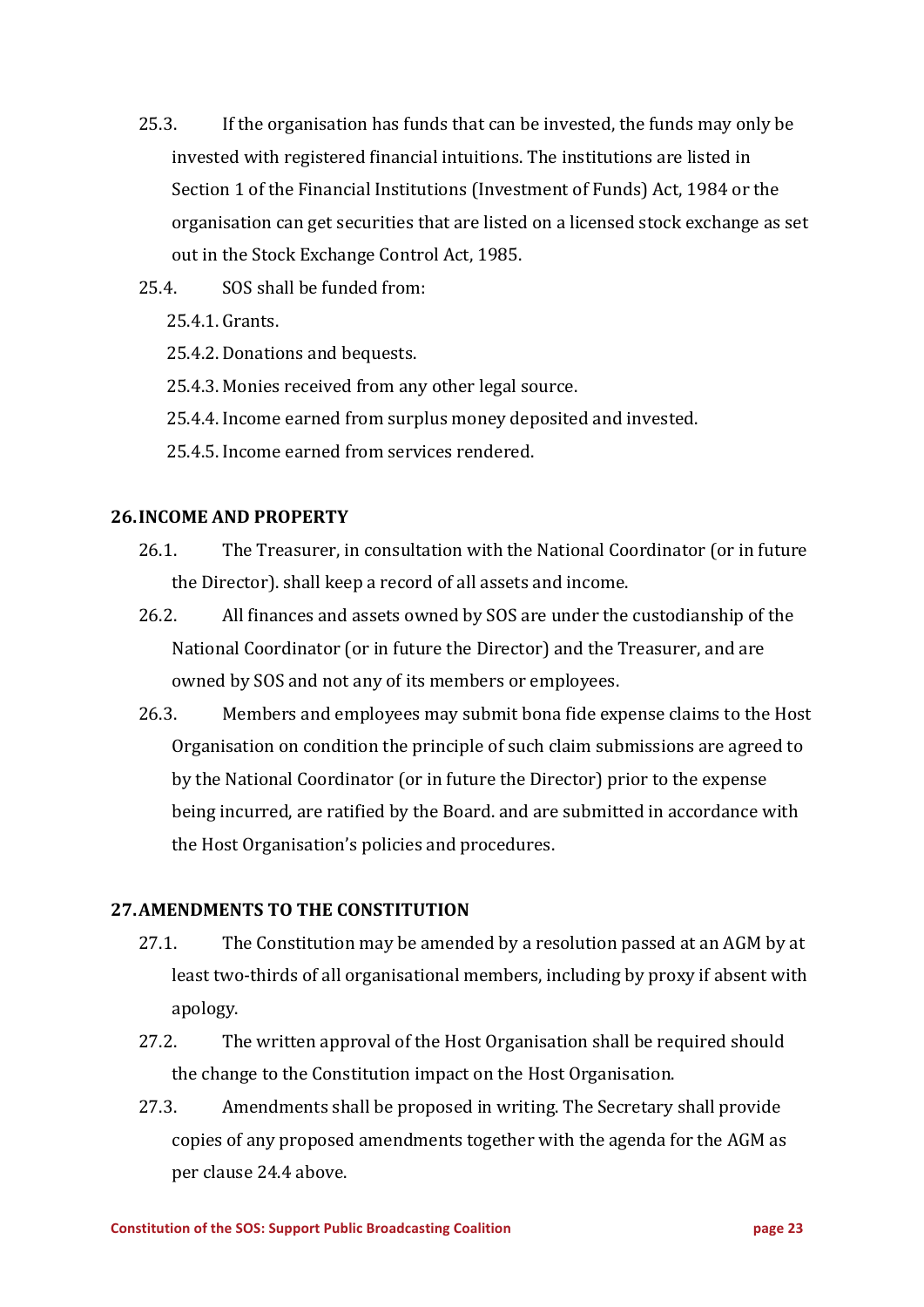27.4. The only amendment to this Constitution which does not require a resolution passed at an AGM would be changing the financial year (end May) should SOS change its hosting organisation or no longer require one. In this case it is expected that the financial year-end will change to end February.

#### **28. DISPUTE RESOLUTION REGARDING THE CONSTITUTION**

- 28.1. Should any dispute arise or a deadlock exist in relation to any matter which requires consensus between the Parties in the widest sense in connection with  $-$ 
	- 28.1.1. the formation or existence of:
	- 28.1.2. the carrying into effect of:
	- $28.1.3$ , the interpretation or application of the provisions of:
	- 28.1.4. the Parties' respective rights and obligations in terms of or arising out of;
	- 28.1.5. the validity, enforceability, rectification, termination or cancellation, whether in whole or in part of; and/or
	- 28.1.6. any documents furnished by the Parties pursuant to the provisions of this Constitution, or which relates in any way to any matter affecting the interests of the Parties in terms of this Constitution;
	- 28.1.7. then any Party may declare that a dispute exists by requesting that the Chairperson serve written notice on the other members of the Board.
- 28.2. Within 10 (ten) days of receipt of a written notice declaring a dispute, the Parties must try to meet and -
	- 28.2.1. resolve the dispute; or
	- 28.2.2. agree to a process for resolving the dispute. Failure to agree a process shall result in the arbitration being conducted in accordance with the terms of the Arbitration Act, No. 42 of 1965 and the application of the Arbitration Foundation of Southern Africa (AFSA) Rules, it being the intention that the arbitration shall be held and completed within 21 (twenty one) calendar days after it was demanded.
- 28.3. If within 10 (ten) days of the dispute being declared, the Parties or their nominees do not meet or do not resolve the dispute or do not agree on a process for resolving the dispute, the matter shall be referred to arbitration in terms of